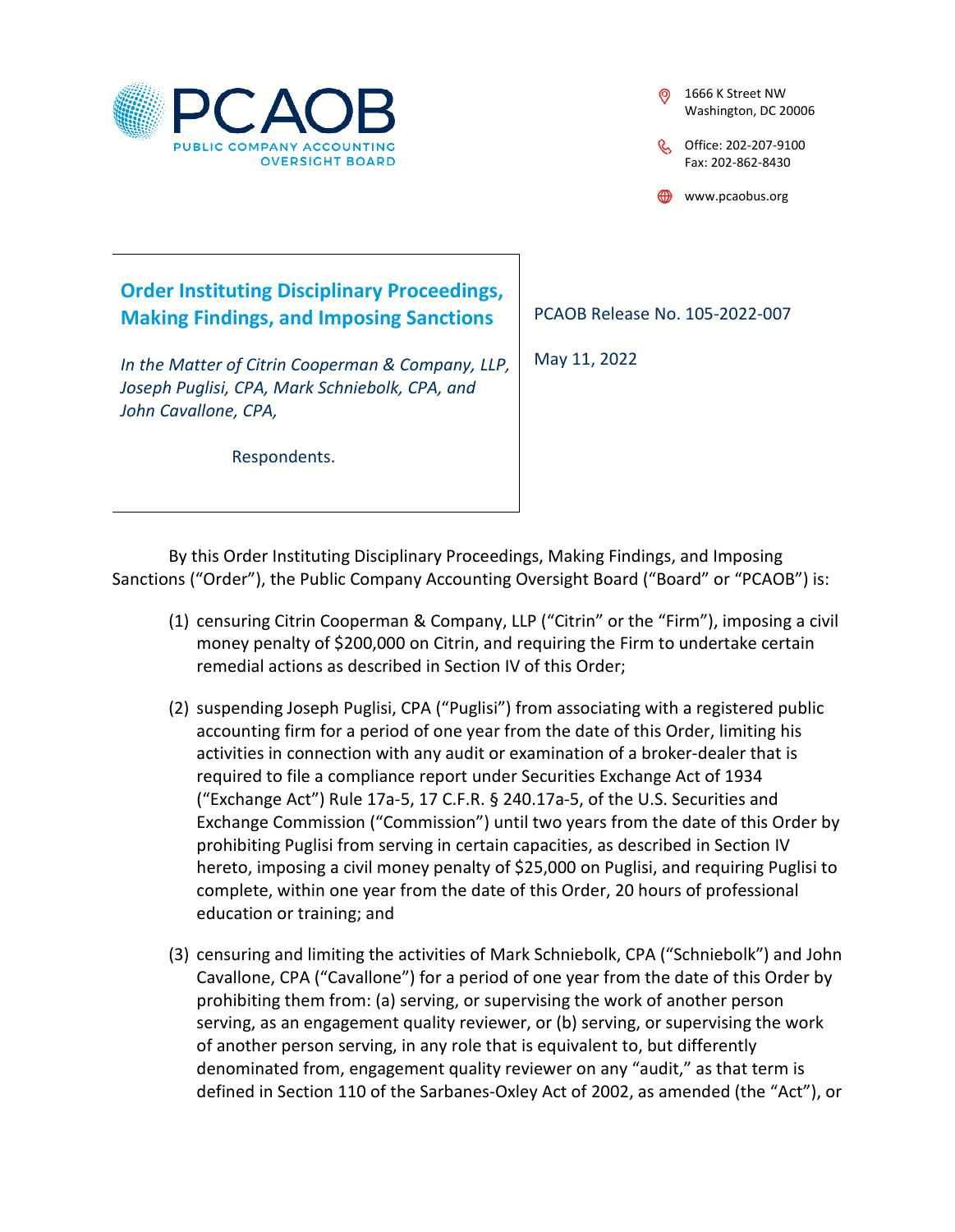Order PCAOB Release No. 105-2022-007 May 11, 2022

PCAOB Rule 1001(a)(v), imposing civil money penalties of \$15,000 on each of Schniebolk and Cavallone, and requiring that they each complete, within one year from the date of this Order, 20 hours of professional education or training.

The Board is imposing these sanctions on the basis of its findings that: (a) Citrin, Puglisi, Schniebolk, and Cavallone (collectively, "Respondents") violated PCAOB rules and standards in connection with the audits and examinations of a broker-dealer ("Broker-Dealer A") for the fiscal years ended December 31, 2016 and/or 2017; and (b) Citrin violated PCAOB rules and quality control standards by failing to take sufficient steps to ensure that its system of quality control provided reasonable assurance that work performed by its engagement personnel would comply with PCAOB standards and regulatory requirements and was assigned to personnel having the degree of technical training and proficiency required in the circumstances.

I.

The Board deems it necessary and appropriate, for the protection of investors and to further the public interest in the preparation of informative, accurate, and independent audit reports, that disciplinary proceedings be, and hereby are, instituted pursuant to Section 105(c) of the Act and PCAOB Rule 5200(a)(1) against Respondents.

II.

In anticipation of institution of these proceedings, and pursuant to PCAOB Rule 5205, Respondents have each submitted an Offer of Settlement (collectively, "Offers") that the Board has determined to accept. Solely for purposes of these proceedings and any other proceedings brought by or on behalf of the Board, or to which the Board is a party, and without admitting or denying the findings herein, except as to the Board's jurisdiction over Respondents and the subject matter of these proceedings, which is admitted, Respondents consent to the entry of this Order as set forth below. $1$ 

III.

On the basis of Respondents' Offers, the Board finds that:<sup>2</sup>

<sup>1</sup> The findings herein are made pursuant to the Respondents' Offers and are not binding on any other person or entity in this or any other proceeding.

<sup>2</sup> The Board finds that Respondents' conduct described in this Order meets the conditions set out in Section 105(c)(5) of the Act, 15 U.S.C. § 7215(c)(5), which provides that certain sanctions may be imposed in the event of: (a) intentional or knowing conduct, including reckless conduct, that results in a violation of the applicable statutory, regulatory, or professional standard; or (b) repeated instances of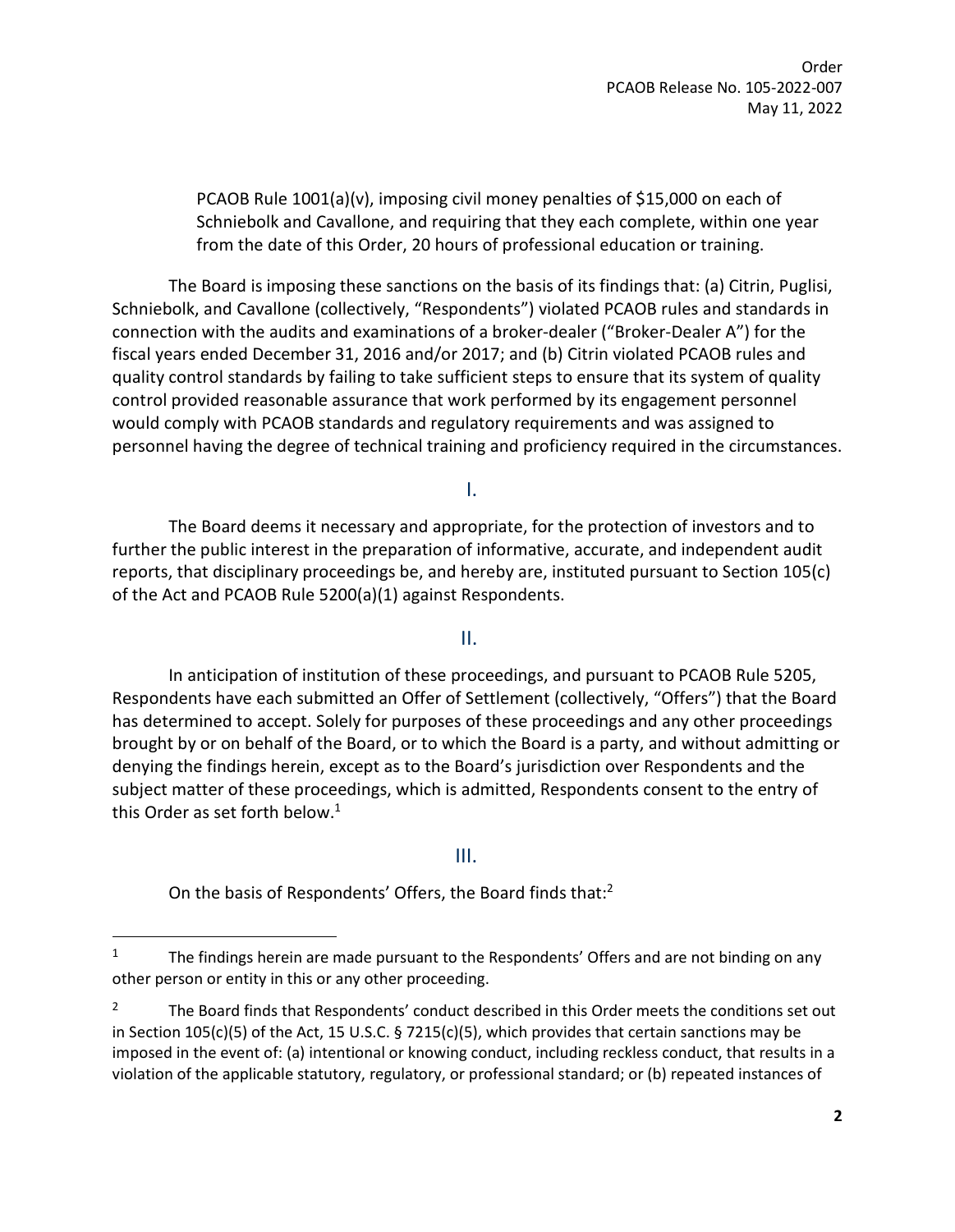## **A. Respondents**

1. **Citrin Cooperman & Company, LLP** is a limited liability partnership organized under the laws of New York and headquartered in New York, New York. The Firm is licensed to practice public accounting in multiple jurisdictions, including the State of New York (Partnership ID No. 021300). The Firm is, and at all relevant times was, registered with the Board pursuant to Section 102 of the Act and PCAOB rules. The Firm issued audit reports containing unqualified opinions on Broker-Dealer A's financial statements and compliance reports for the fiscal year end ("FYE") December 31, 2016, and FYE December 31, 2017.

2. **Joseph Puglisi, CPA** is a partner of the Firm in its Livingston, New Jersey office, a certified public accountant under the laws of New Jersey (license no. 20CC03427100) and New York (license no. 081527), and, at all relevant times was, an associated person of a registered public accounting firm, as that term is defined in Section 2(a)(9) of the Act and PCAOB Rule 1001(p)(i). Puglisi served as the engagement partner for the 2016 and 2017 audits and examinations of Broker-Dealer A.

3. **Mark Schniebolk, CPA** is a partner of the Firm in its New York, New York office, a certified public accountant under the laws of the State of New York (license no. 087801), and, at all relevant times was, an associated person of a registered public accounting firm, as that term is defined in Section 2(a)(9) of the Act and PCAOB Rule 1001(p)(i). Schniebolk served as the engagement quality reviewer for the 2016 audit and examination of Broker-Dealer A.

4. **John Cavallone, CPA** is a partner of the Firm in its New York, New York office, a certified public accountant under the laws of the State of New York (license no. 079788), and, at all relevant times was, an associated person of a registered public accounting firm, as that term is defined in Section 2(a)(9) of the Act and PCAOB Rule 1001(p)(i). Cavallone served as the engagement quality reviewer for the 2017 audit and examination of Broker-Dealer A.

## **B. Broker-Dealer**

5. Broker-Dealer A is a Delaware corporation, headquartered in New York. Broker-Dealer A's public filings indicate that it is a broker-dealer registered with the Commission and the Financial Industry Regulatory Authority, Inc. ("FINRA"), and provides order management and clearing services to institutions and professional traders. At all relevant times, Broker-Dealer A was a "broker" and a "dealer," as those terms are defined in Sections 110(3) and 110(4) of the Act and PCAOB Rules 1001(b)(iii) and 1001(d)(iii). Broker-Dealer A had assets of

negligent conduct, each resulting in a violation of the applicable statutory, regulatory, or professional standard.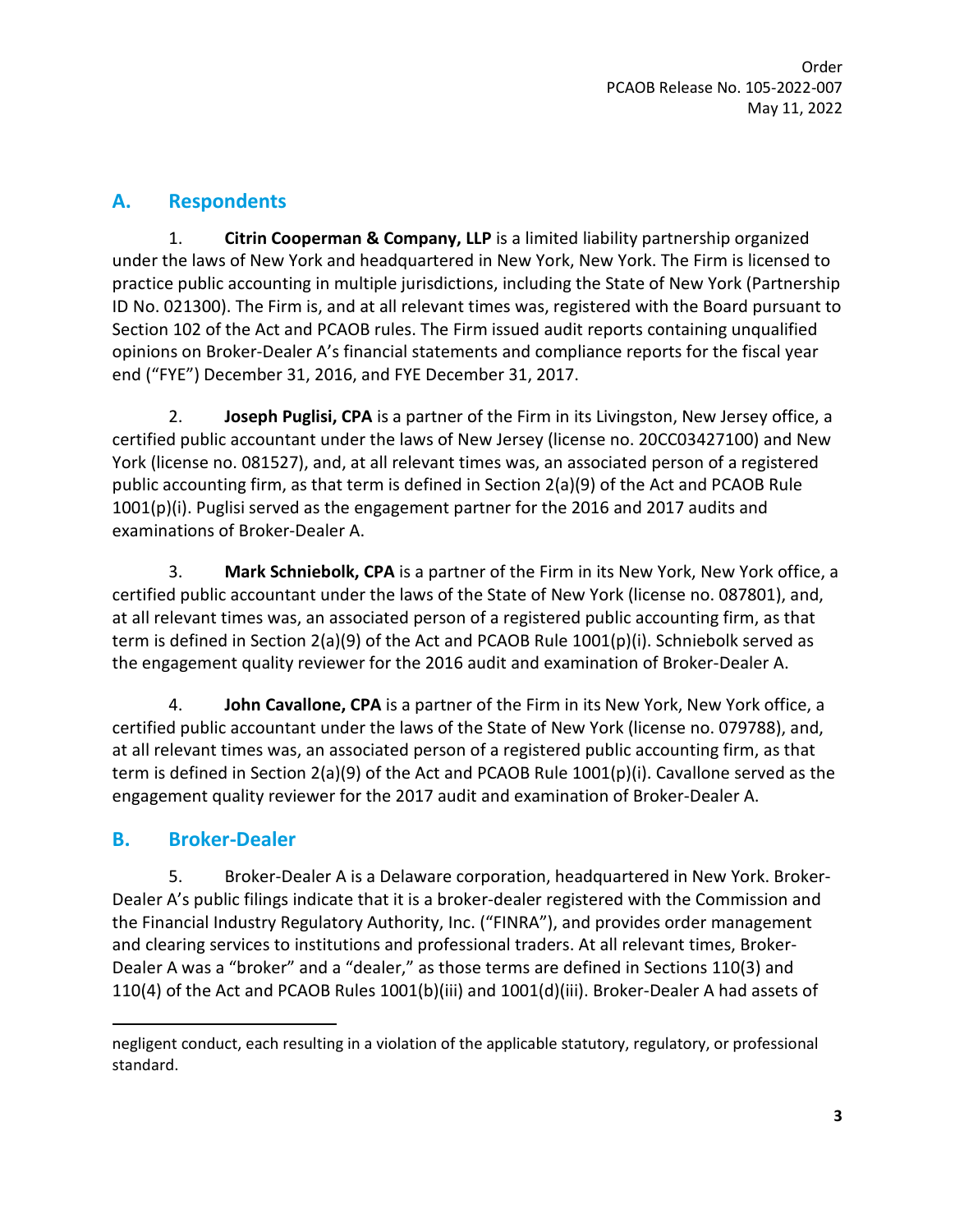\$232 million as of, and revenue of \$36 million for, the year ended December 31, 2016, and assets of \$196 million as of, and revenue of \$33 million for, the year ended December 31, 2017.

### **C. Summary**

6. This matter concerns Puglisi's violations of PCAOB rules and Attestation Standard No. 1 ("AT No. 1"), *Examination Engagements Regarding Compliance Reports of Brokers and Dealers*, when performing the examinations of the statements made by Broker-Dealer A in its FYE December 31, 2016 and FYE December 31, 2017 compliance reports filed with the Commission pursuant to Exchange Act Rule 17a-5, 17 C.F.R. § 240.17a-5 ("Rule 17a-5") (the "Examinations"). In particular, Puglisi failed to sufficiently evaluate (a) whether Broker-Dealer A maintained effective internal controls over compliance ("ICOC") with Commission Rule 15c3-3. 17 C.F.R. 240.15c3-3, under the Exchange Act ("Rule 15c3-3," or the "Customer Protection Rule") throughout the fiscal years and as of the end of fiscal years 2016 and 2017, and (b) whether Broker-Dealer A was in compliance with Rule 15c3-3(e) (the "Reserve Requirements Rule") as of the end of fiscal years 2016 and 2017.

7. This matter also concerns Puglisi's violations of PCAOB rules and auditing standards in connection with the audits of the financial statements and accompanying supporting schedules of Broker-Dealer A for FYE December 31, 2016 and FYE December 31, 2017 (the "Audits"). Among other things, Puglisi failed to perform sufficient audit procedures to test the supplemental information related to the Customer Protection Rule in connection with the Audits.

8. In addition, Schniebolk and Cavallone, who served as engagement quality reviewers ("EQR reviewers") on the 2016 audit and examination and 2017 audit and examination, respectively, failed to perform their engagement quality reviews ("EQRs") with due professional care, in violation of AS 1220, *Engagement Quality Review*.

9. Finally, the Firm violated quality control standards because its system of quality control failed to provide it with reasonable assurance that the work performed by its engagement personnel would comply with PCAOB standards and regulatory requirements. The Firm's system of quality control also failed to provide reasonable assurance that work was assigned to personnel having the degree of technical training and proficiency required in the circumstances.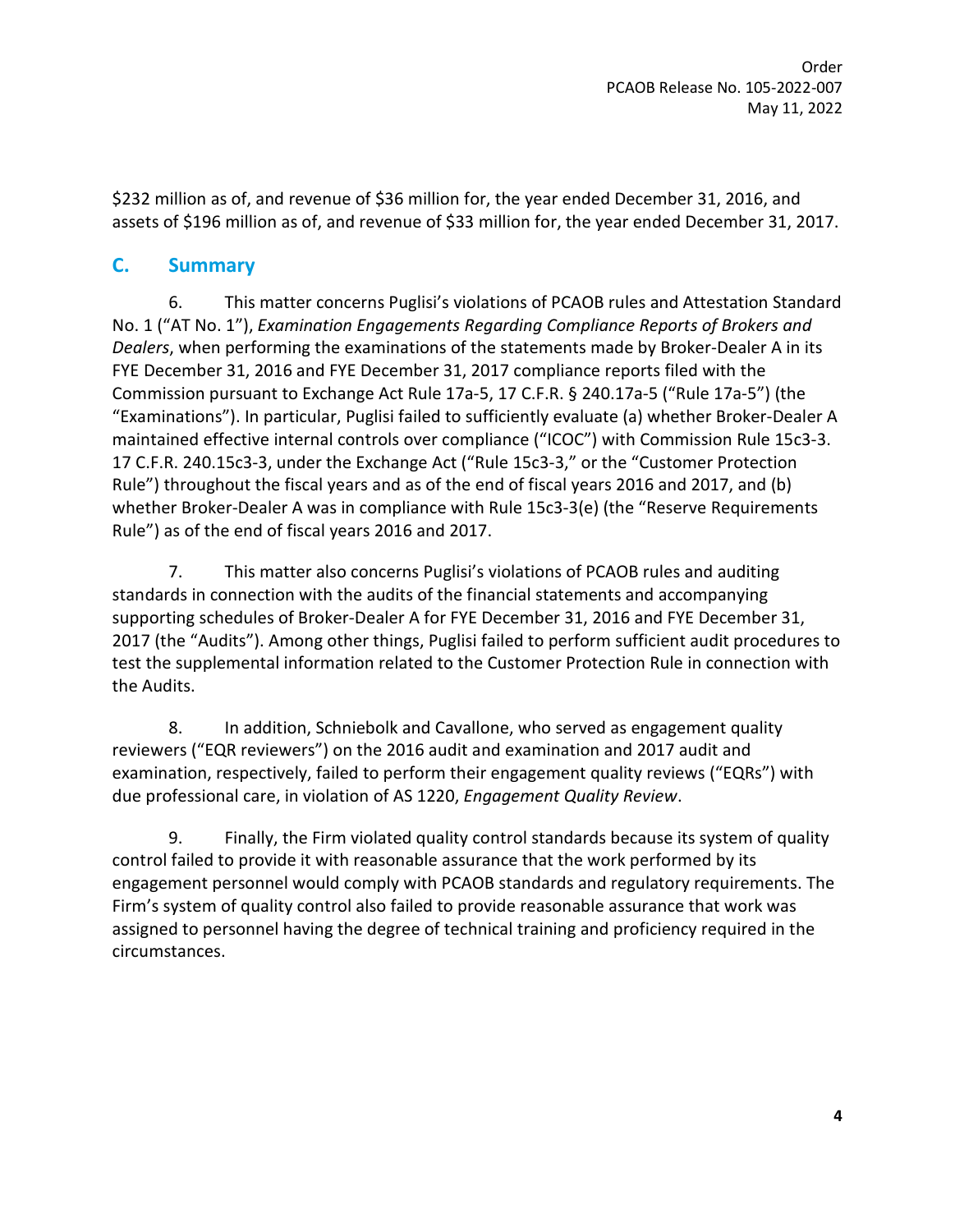# **D. Puglisi Violated AT No. 1 in the Examinations of Broker-Dealer A's 2016 and 2017 Compliance Reports**

#### **i. Certain Commission Reporting Requirements for Broker-Dealer A**

10. At all relevant times, Rule 15c3-3 imposed various obligations on Broker-Dealer A to avoid, in the event of a broker-dealer failure, a delay or a shortfall in returning the assets held by Broker-Dealer A for the accounts of its customers ("customer accounts") or for the proprietary securities accounts of broker-dealers ("PAB accounts").<sup>3,4</sup> For example, the Reserve Requirements Rule required Broker-Dealer A, among other things, to maintain with a bank or banks<sup>5</sup> a "Special Reserve Bank Account for the Exclusive Benefit of Customers" (a "Customer Reserve Bank Account") and a "Special Reserve Bank Account for Brokers and Dealers" (a "PAB Reserve Bank Account"), each kept separate from each other and from Broker-Dealer A's other accounts, to deposit therein an amount calculated in accordance with Exhibit A to Rule 15c3-3 (17 C.F.R. § 240.15c3-3a) ("Reserves"), and to make and maintain a record of each such computation.

11. Furthermore, at all relevant times, Broker-Dealer A was required, among other things to promptly obtain and thereafter maintain physical possession or control over its customers' fully paid and excess margin securities.<sup>6</sup> This included the requirement that Broker-Dealer A hold certain customer securities in a "good control location"<sup>7</sup> pursuant to paragraph

<sup>3</sup> The term "PAB account" is defined in Rule 15c3-3(a)(16).

<sup>4</sup> *See* Division of Trading and Markets and Division of Enforcement of the U.S. Securities and Exchange Commission, *Customer Protection Rule Initiative*, modified June 23, 2016, at Section II, available a[t https://www.sec.gov/divisions/enforce/customer-protection-rule-initiative.shtml.](https://www.sec.gov/divisions/enforce/customer-protection-rule-initiative.shtml) Although some broker-dealers qualify for exemption from the Customer Protection Rule under paragraph (k) of Rule 15c3-3, Broker-Dealer A, at all relevant times, did not qualify for such an exemption.

<sup>5</sup> "Bank" is defined in Rule 15c3-3(a)(7).

<sup>6</sup> *See* Rule 15c3-3(b).

<sup>7</sup> Although not defined in Rule 15c3-3, the term "good control location" is frequently used to identify those locations that are considered acceptable under the Rule. *See, e.g.*, Division of Trading and Markets, U.S. Securities and Exchange Commission and Office of General Counsel, FINRA, *Joint Staff Statement on Broker-Dealer Custody of Digital Asset Securities* (July 8, 2019) (noting that "[a]mong its core protections for customers, Rule 15c3-3 requires a broker-dealer to physically hold customers' fully paid and excess margin securities or maintain them free of lien at a good control location"), *available at* [https://www.sec.gov/news/public-statement/joint-staff-statement-broker-dealer-custody-digital-asset](https://www.sec.gov/news/public-statement/joint-staff-statement-broker-dealer-custody-digital-asset-securities#_ftn13)[securities.](https://www.sec.gov/news/public-statement/joint-staff-statement-broker-dealer-custody-digital-asset-securities#_ftn13)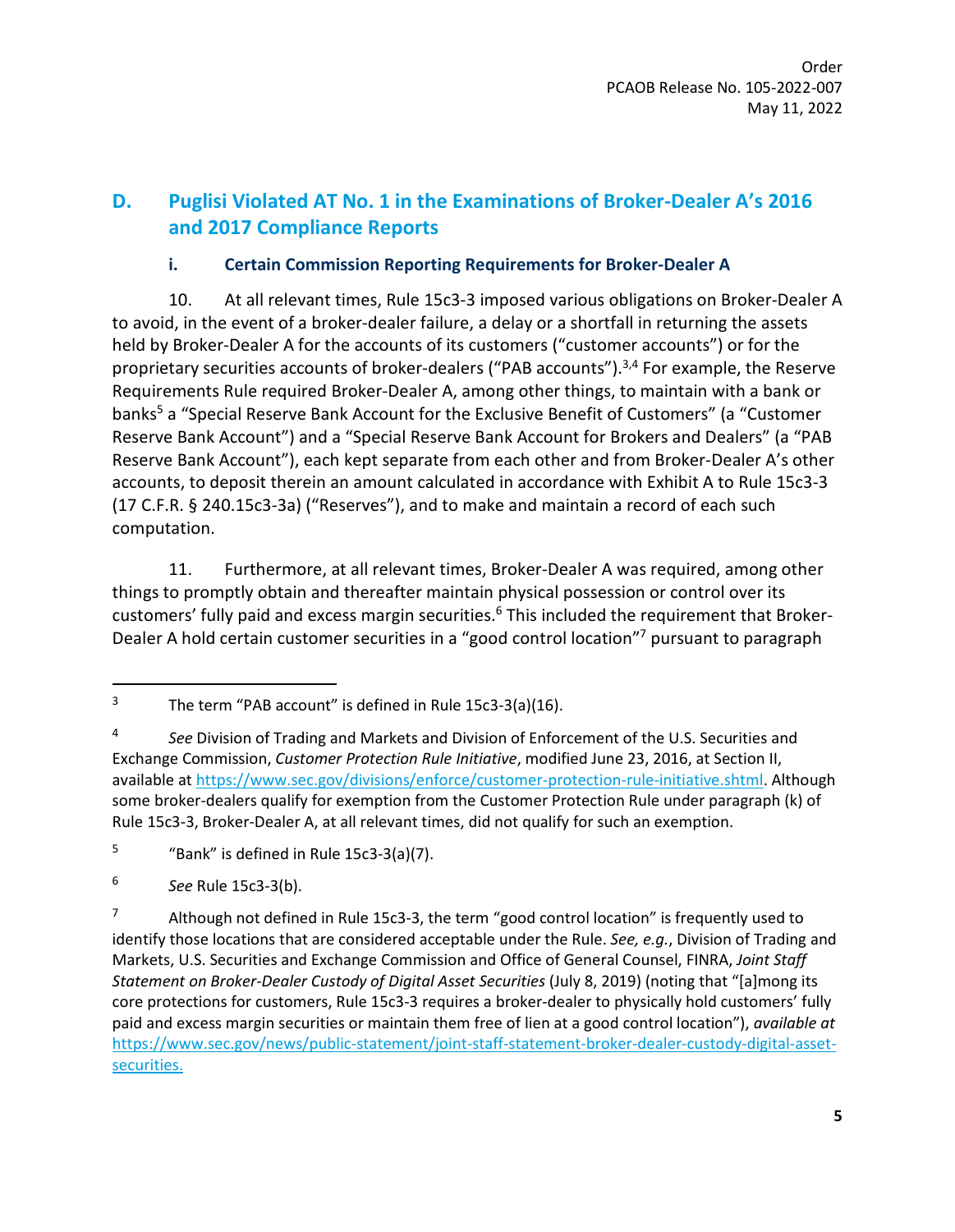(c) of Rule 15c3-3 ("Good Control Location"). In addition, Rule 15c3-3(d) required that Broker-Dealer A regularly determine the quantity of its customers' fully-paid securities and excess margin securities<sup>8</sup> that were not in its possession or control, and to take actions to bring these securities into its possession or control within the time frame prescribed by the Customer Protection Rule. Collectively, these requirements in Rule 15c3-3(b), (c), and (d) are referred to herein as the "Possession and Control Requirements."

<span id="page-5-0"></span>12. At all relevant times, Rule 17a-5 required Broker-Dealer A, among other things, to file with the Commission<sup>9</sup> an annual report containing: (a) a financial report that includes financial statements and supporting schedules; $^{10}$  and, as Broker-Dealer A did not claim exemption under paragraph (k) of Rule 15c3-3, $^{11}$  (b) a compliance report concerning the effectiveness of Broker-Dealer A's ICOC<sup>12</sup> with, among other things, the Customer Protection

10 *See* Rule 17a-5(d)(1)(i)(A). The financial report, including the required supporting schedules, must be in a format that is consistent with the statements contained in Commission Form X-17A-5. *See*  Rule 17a-5(d)(2).

 $11$  The Commission has stated that there may be circumstances in which a broker-dealer has not held customer securities or funds during the past year, but does not fit into one of the exemptive provisions set forth in paragraph (k) of Rule 15c3-3, and should file an "exemption report" under Rule 17a-5(d)(1)(i)(B)(*2*) in lieu of a "compliance report" under Rule 17a-5(d)(1)(i)(B)(*1*). *See* U.S. Securities and Exchange Commission, *Broker-Dealer Reports*, Exchange Act Release No. 70073 (July 30, 2013), at n. 74, *available at* [https://www.sec.gov/rules/final/2013/34-70073.pdf;](https://www.sec.gov/rules/final/2013/34-70073.pdf) *see also* Division of Trading and Markets of the U.S. Securities and Exchange Commission, *Frequently Asked Questions Concerning the July 30, 2013 Amendments to the Broker-Dealer Financial Reporting Rule* (updated July 1, 2020), at Question and Answer 8 (describing the views of the staff of the Division of Trading and Markets regarding the eligibility of certain broker-dealers to file exemption reports in accordance with the circumstances described in footnote 74 of the 2013 *Broker-Dealer Reports* release), available at [https://www.sec.gov/divisions/marketreg/amendments-to-broker-dealer-reporting-rule-faq.htm.](https://www.sec.gov/divisions/marketreg/amendments-to-broker-dealer-reporting-rule-faq.htm) Those circumstances are not applicable here.

<sup>12</sup> The term "internal control over compliance" is defined in Rule 17a-5(d)(3)(ii) as follows: "The term *Internal Control Over Compliance* means internal controls that have the objective of providing the broker or dealer with reasonable assurance that non-compliance with [Exchange Act Rules 15c3-1 ("Rule 15c3-1"), 15c3-3, 17a-13], or any rule of the designated examining authority of the broker or dealer that requires account statements to be sent to the customers of the broker or dealer (an 'Account Statement Rule') will be prevented or detected on a timely basis."

<sup>8</sup> "Customer," "fully paid securities," and "excess margin securities" are defined, respectively, in Rule 15c3-3(a)(1), (3), (5).

<sup>9</sup> *See* Rule 17a-5(d)(6).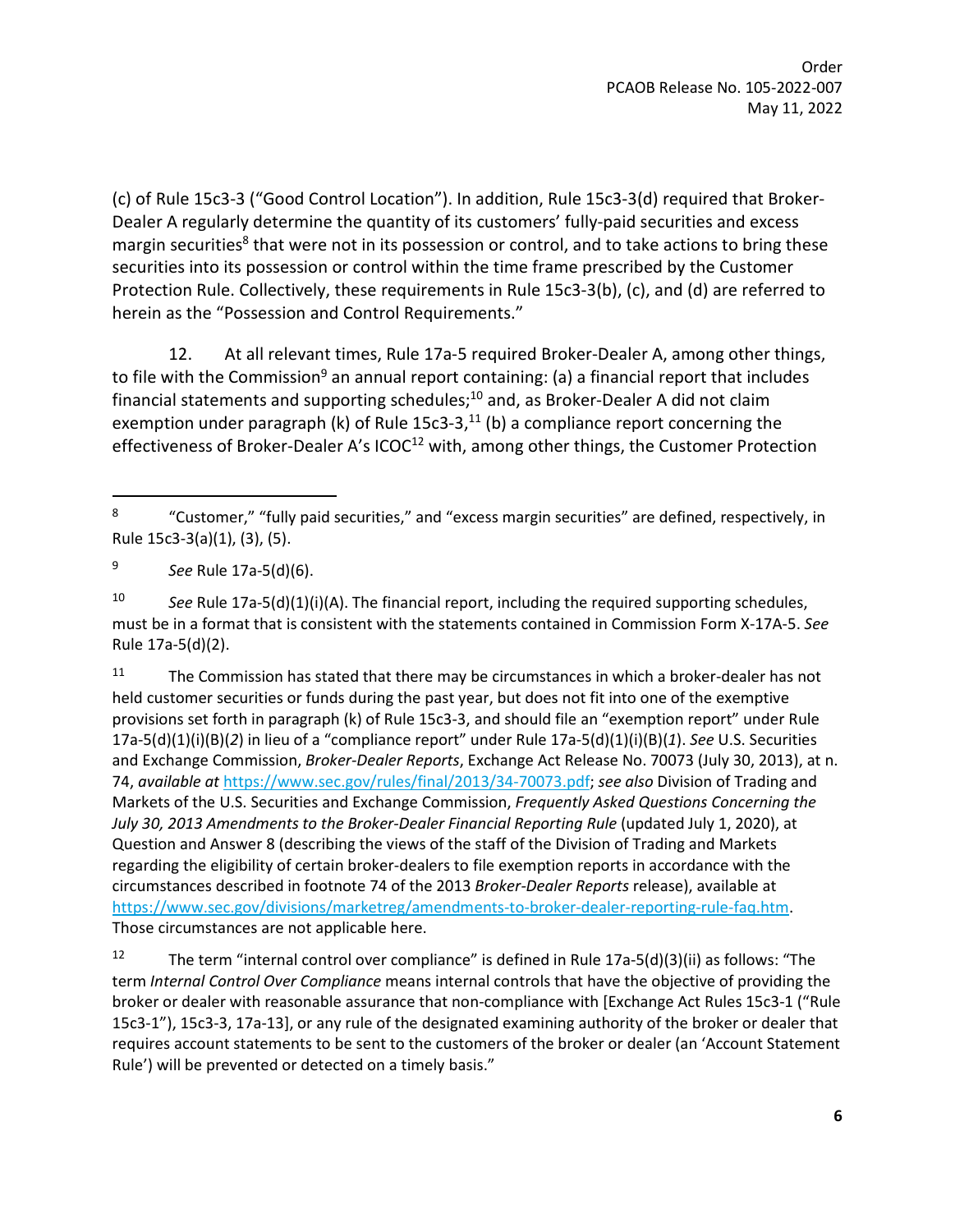Rule;<sup>13</sup> and (c) reports by a PCAOB-registered firm based on examinations of Broker-Dealer A's financial and compliance reports that meets certain specified requirements.<sup>14</sup> At all relevant times, Rule 17a-5 also required that the auditor's examinations of each of Broker-Dealer A's financial report and compliance report be performed in accordance with PCAOB standards.<sup>15</sup>

13. Rule 17a-5 also required, at all relevant times, Broker-Dealer A's compliance report to contain certain statements ("assertions") about its compliance with, among other things, the Customer Protection Rule, including that: (a) Broker-Dealer A's ICOC was effective during the most recent fiscal year; (b) Broker-Dealer A's ICOC was effective as of the end of the most recent fiscal year; and (c) Broker-Dealer A was in compliance with, among other things, the Reserve Requirements Rule as of the end of the most recent fiscal year.<sup>16</sup>

#### **ii. Relevant Provisions of PCAOB Rules and Standards**

14. In connection with the preparation or issuance of an audit report, including an examination report, PCAOB rules require that a registered public accounting firm and its associated persons comply with all applicable auditing and related professional practice standards, including attestation standards.<sup>17</sup>

15. AT No. 1 provides that, in performing an examination of the assertions made by a broker-dealer in a compliance report (an "examination engagement"), the auditor's objective is to express an opinion regarding whether the assertions made by the broker-dealer in its compliance report are fairly stated, in all material respects.<sup>18</sup> AT No. 1 also provides that, to express such an opinion, the auditor must plan and perform the examination engagement to obtain appropriate evidence that is sufficient to obtain reasonable assurance about whether, among other things: (a) one or more material weaknesses<sup>19</sup> existed during the most recent fiscal year specified in the broker-dealer's assertion; (b) one or more material weaknesses existed as of the end of the most recent fiscal year specified in the broker-dealer's assertion; and (c) one or more instances of non-compliance with the Reserve Requirements Rule existed

14 *See* Rule 17a-5(d)(1)(i)(C), (g), (i).

16 *See* Rule 17a-5(d)(3)(i)(A)(2) – (4).

<sup>13</sup> *See* Rule 17a-5(d)(1)(i)(B)(1), (d)(3).

<sup>15</sup> *See* Rule 17a-5(g).

<sup>17</sup> *See* PCAOB Rule 3100, *Compliance with Auditing and Related Professional Practice Standards*.

<sup>18</sup> *See* ¶ 3 of AT No. 1.

<sup>&</sup>lt;sup>19</sup> The term "material weakness" is defined in AT No. 1, Appendix A  $\P$  A4.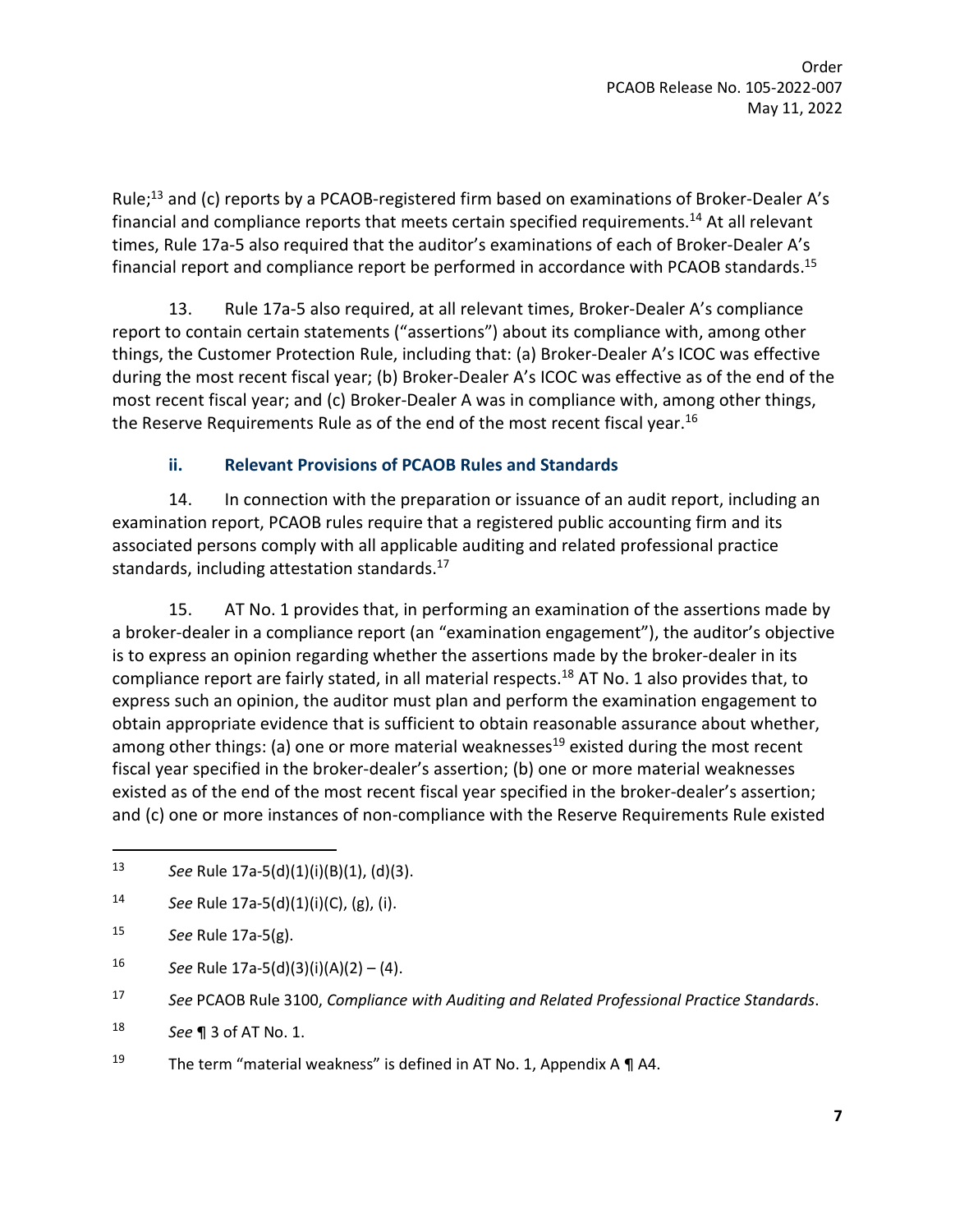as of the end of the most recent fiscal year specified in the broker-dealer's assertion.<sup>20</sup> As noted in AT No. 1, the auditor's examination should include an evaluation of the effectiveness of ICOC with the Customer Protection Rule during, and as of the end of, the most recent fiscal year.<sup>21</sup>

16. AT No. 1 also provides that the auditor must exercise due professional care, which includes application of professional skepticism, in planning and performing the examination and preparation of the report, and that the engagement partner is responsible for proper planning and supervision of work for the engagement.<sup>22</sup>

17. Additionally, AT No. 1 provides, that, when planning the examination engagement, the auditor should obtain an understanding of the broker-dealer's processes regarding compliance with, among other things, the Customer Protection Rule, which includes evaluating the design of controls that are relevant to the examination and determining whether they have been implemented.<sup>23</sup> When performing the examination engagement, the auditor must test the controls that are important to the auditor's conclusion about whether the brokerdealer has maintained effective ICOC for, among other things, the Customer Protection Rule, during the fiscal year and as of fiscal year end. $24$  The auditor must obtain evidence that the controls over compliance selected for testing are designed effectively and operated effectively during the fiscal year and as of fiscal year end.<sup>25</sup>

18. AT No. 1 further requires the auditor to conduct tests sufficient to support the auditor's conclusions regarding whether the broker-dealer was in compliance with the Reserve Requirements Rule as of fiscal year end; the auditor does this by, among other things, testing

25 *See id.* The auditor should test the design effectiveness of the selected controls by determining whether they can effectively prevent or detect instances of non-compliance with, among other things, the Customer Protection Rule on a timely basis. *See id.* ¶ 14. Additionally, the auditor should test the operating effectiveness of the selected controls by determining whether each selected control is operating as designed. *See id.* ¶ 16.

<sup>20</sup> *See* ¶ 4 of AT No. 1.

<sup>21</sup> *See id.* ¶ 4, Note.

<sup>22</sup> *See id.* ¶¶ 6(d), 7.

<sup>23</sup> *See id.* ¶ 9(b), Notes.

<sup>24</sup> *See id*. ¶ 11.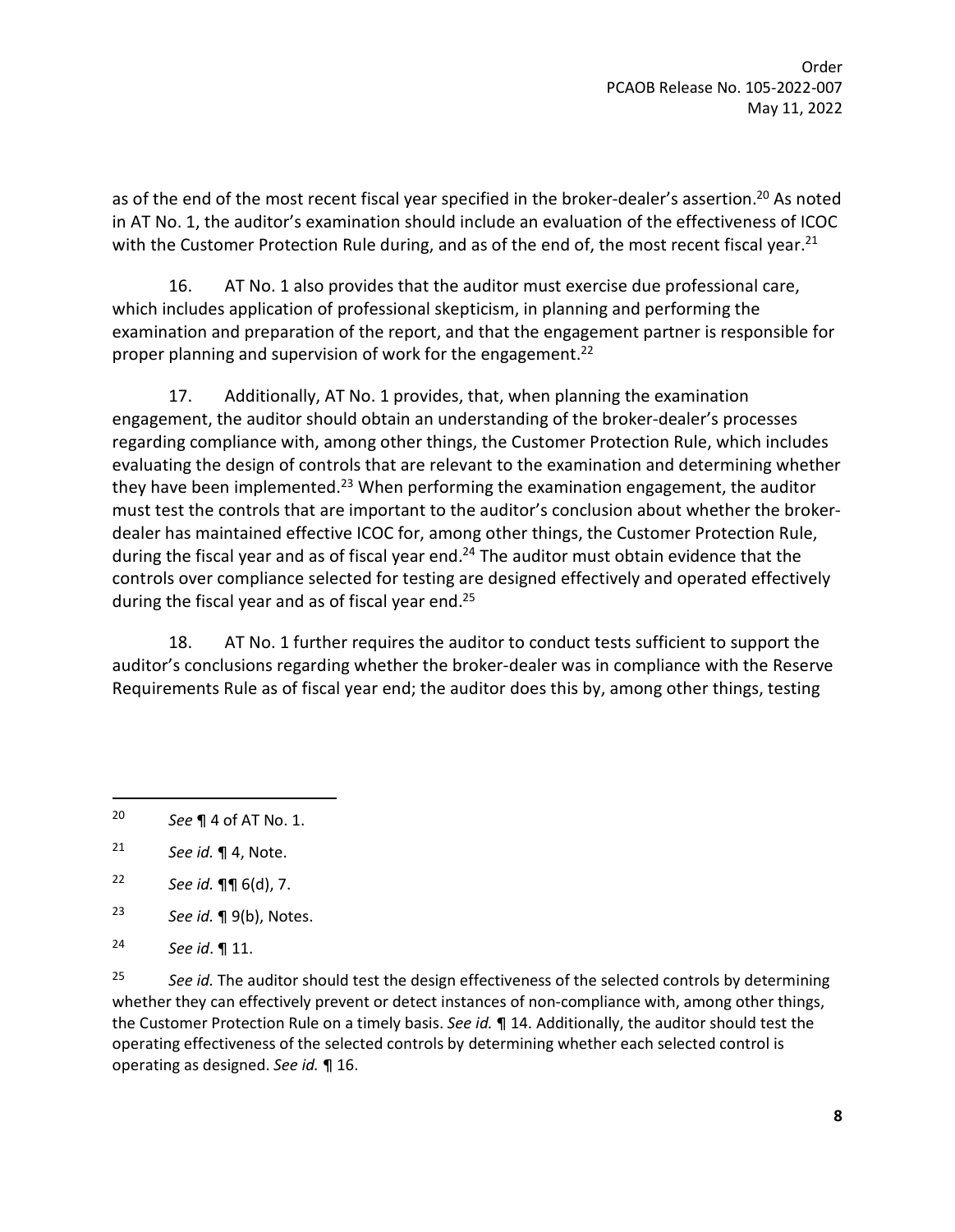the accuracy and completeness of the information that the broker-dealer used to determine its compliance with that rule as of fiscal year end.<sup>26</sup>

19. As provided in AT No. 1, the auditor should evaluate whether he or she has obtained sufficient appropriate evidence to support the conclusions to be presented in the examination report, taking into account the risks associated with controls and non-compliance, the results of the examination procedures performed, and the appropriateness (*i.e.*, the relevance and reliability) of the evidence obtained.<sup>27</sup> If the auditor is unable to obtain sufficient appropriate evidence about an assertion, the auditor should express a disclaimer of opinion.<sup>28</sup>

20. As described below, Puglisi failed to comply with applicable PCAOB rules and standards in connection with his examinations of the assertions made by Broker-Dealer A in its compliance reports for FYE December 31, 2016, and FYE December 31, 2017.

### **iii. Puglisi's Examinations of Broker-Dealer A's 2016 and 2017 Compliance Reports**

21. Broker-Dealer A filed its annual reports for 2016 and 2017 with the Commission on March 1, 2017 and March 5, 2018, respectively. Broker-Dealer A included compliance reports in those filings—the 2016 compliance report was dated February 27, 2017, and the 2017 compliance report was dated February 28, 2018 (collectively, the "Compliance Reports"). The Compliance Reports' assertions included that Broker-Dealer A's ICOC with the Customer Protection Rule was effective during the period from January 1, 2016, to December 31, 2016, and as of December 31, 2016, and from January 1, 2017, to December 31, 2017, and as of December 31, 2017, respectively.

22. Puglisi authorized the issuance of the Firm's reports on the Examinations concerning Broker-Dealer A's Compliance Reports (collectively, the "Examination Reports"). Schniebolk and Cavallone, who served as EQR reviewers on the 2016 examination and the 2017 examination, respectively, provided concurring approval of the Firm's issuance of the Examination Reports. The Firm's 2016 examination report was dated February 27, 2017, and the Firm's 2017 examination report was dated February 28, 2018. The Examination Reports expressed the Firm's unqualified opinions that Broker-Dealer A's assertions in the respective Compliance Reports were fairly stated, in all material respects, and the Examination Reports

<sup>26</sup> *See id*. ¶ 21.

<sup>27</sup> *See id.* ¶ 27.

<sup>28</sup> *See id.* ¶ 29.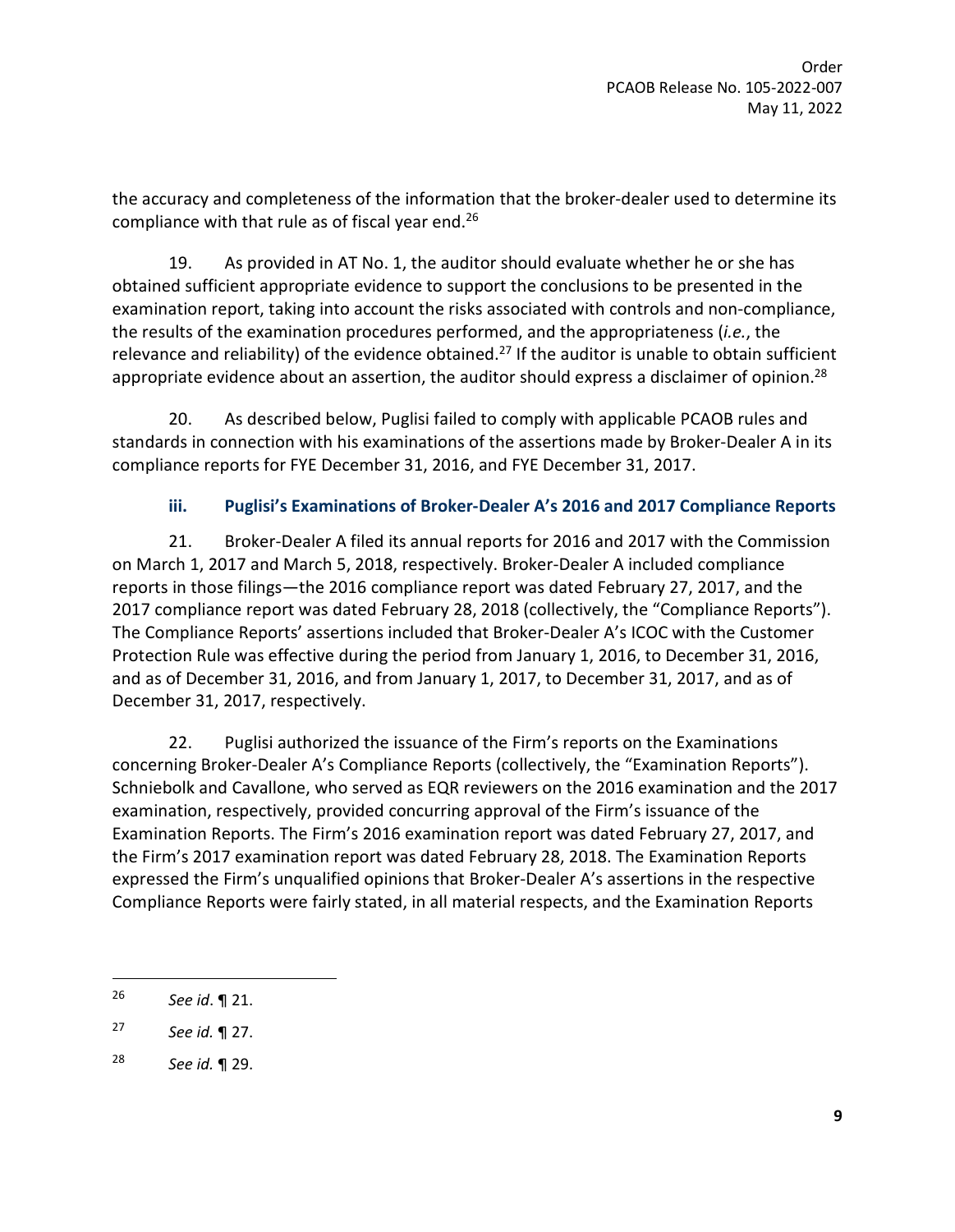stated, among other things, that the Examinations were conducted in accordance with PCAOB standards.

### **a. Puglisi's Testing of Broker-Dealer A's ICOC related to the Customer Protection Rule for the Examinations**

23. In connection with the Examinations, Puglisi failed to adequately test Broker-Dealer A's ICOC with the Customer Protection Rule during, and at the end of, the 2016 and 2017 fiscal years.

24. With respect to the Possession and Control Requirements, Puglisi failed to sufficiently plan the 2016 examination engagement because Puglisi failed to obtain an understanding of Broker-Dealer A's key controls to ensure compliance with the Possession and Control Requirements during the 2016 examination.<sup>29</sup> Specifically, Puglisi failed to identify the controls that he believed were important to the conclusion that Broker-Dealer A maintained effective ICOC with the Possession and Control Requirements during, and as of, the FYE December 31, 2016. Further, Puglisi failed to perform, or cause the engagement team to perform, any testing to obtain evidence that Broker-Dealer A's controls for compliance with the Possession and Control Requirements were designed and operating effectively.<sup>30</sup>

25. With respect to the Reserve Requirements Rule, Puglisi failed to adequately evaluate Broker-Dealer A's ICOC related to that rule during, and at the end of, the fiscal years 2016 and 2017. Broker-Dealer A used a system-generated report ("Reserve workbook") to determine the minimum amount of Reserves required to comply with the rule. Puglisi and the engagement team documented that, among other things, Broker-Dealer A relied on a key information technology ("IT") application control in its internally-developed system to ensure the completeness and accuracy of the Reserve workbook. In connection with the 2016 examination, however, Puglisi failed to perform, or cause the engagement team to perform, any procedures to test the design and operating effectiveness of the controls related to the Reserve Requirements Rule.<sup>31</sup> In addition, Puglisi and the engagement team did not test the IT controls applicable to the internally-developed system.<sup>32</sup>

<sup>29</sup> *See id* ¶ 9.

<sup>&</sup>lt;sup>30</sup> An auditor must obtain evidence that the controls selected for testing were designed and operated effectively. *See id*. at ¶¶ 11, 14, 16.

<sup>31</sup> *See* AT No. 1 ¶¶ 11, 14, 16.

<sup>32</sup> *Id.* In 2017, Puglisi and the engagement team modified their audit procedures; as a result this failure did not recur.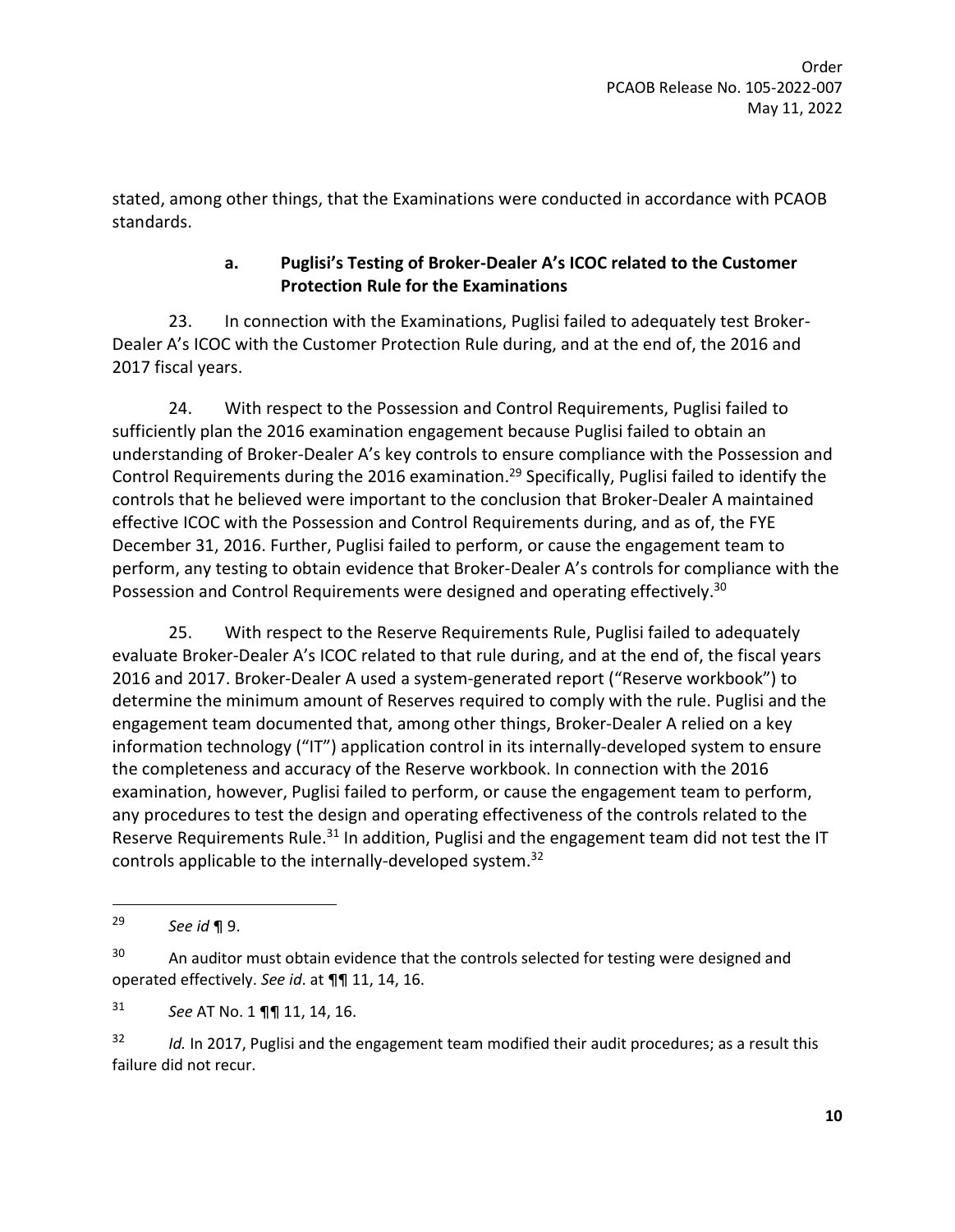26. Further, Puglisi was aware that FINRA performed annual examinations of Broker-Dealer A, and obtained the FINRA examination report on the preceding year during each audit and examination.<sup>33</sup> FINRA noted repeatedly in its prior examination reports that: (a) Broker-Dealer A had failed to maintain adequate documentation to ascertain the appropriate classification of an account as either a customer account or a PAB account; and (b) Broker-Dealer A, in several instances, incorrectly designated certain accounts as a PAB account instead of a customer account and vice-versa. Despite the recurring FINRA findings, Puglisi failed to sufficiently plan the examination engagements because Puglisi failed to obtain an understanding of Broker-Dealer A's process, including relevant controls, regarding the designation of an account as either a customer account or a PAB account.<sup>34</sup> Similarly, Puglisi failed to perform, or cause the engagement team to perform, procedures to obtain evidence that Broker-Dealer A's internal controls related to account designation were designed and operating effectively. Finally, Puglisi reviewed FINRA's reports but failed to adequately evaluate whether FINRA's repeated findings contradicted Broker-Dealer A's assertions that its ICOC on the Reserve Requirements Rule was effective during, and as of the end of, the fiscal years 2016 and 2017.<sup>35</sup>

27. As a result, Puglisi failed to obtain appropriate evidence that was sufficient to obtain reasonable assurance about whether there were any material weaknesses in Broker-Dealer A's ICOC related to the Customer Protection Rule during, and as of the end of, the fiscal years 2016 and 2017.<sup>36</sup>

#### **b. Puglisi's Testing of Broker-Dealer A's Compliance with the Reserve Requirements Rule for the Examinations**

28. AT No. 1 required that Puglisi perform procedures sufficient to support the auditor's conclusions regarding whether Broker-Dealer A was in compliance with, among other things, the Reserve Requirements Rule as of the end of each fiscal year.<sup>37</sup> Each year, Puglisi and the engagement team tested whether Broker-Dealer A's reserves complied with the Reserve Requirements Rule, primarily by agreeing Broker-Dealer A's Reserves calculation to the Reserve workbook. During the 2016 examination, Puglisi and the engagement team used the Reserve

 $33$  An auditor is required to inquire of management and others regarding regulatory examinations relevant to the broker-dealer's assertions. *See id*. at ¶ (9)(h).

<sup>34</sup> *See id*. at ¶ 9(b).

<sup>35</sup> *See id*. at ¶ 25.

<sup>36</sup> *See id*. at ¶¶ 3, 4.

<sup>37</sup> *See id*. at ¶ 21, Note.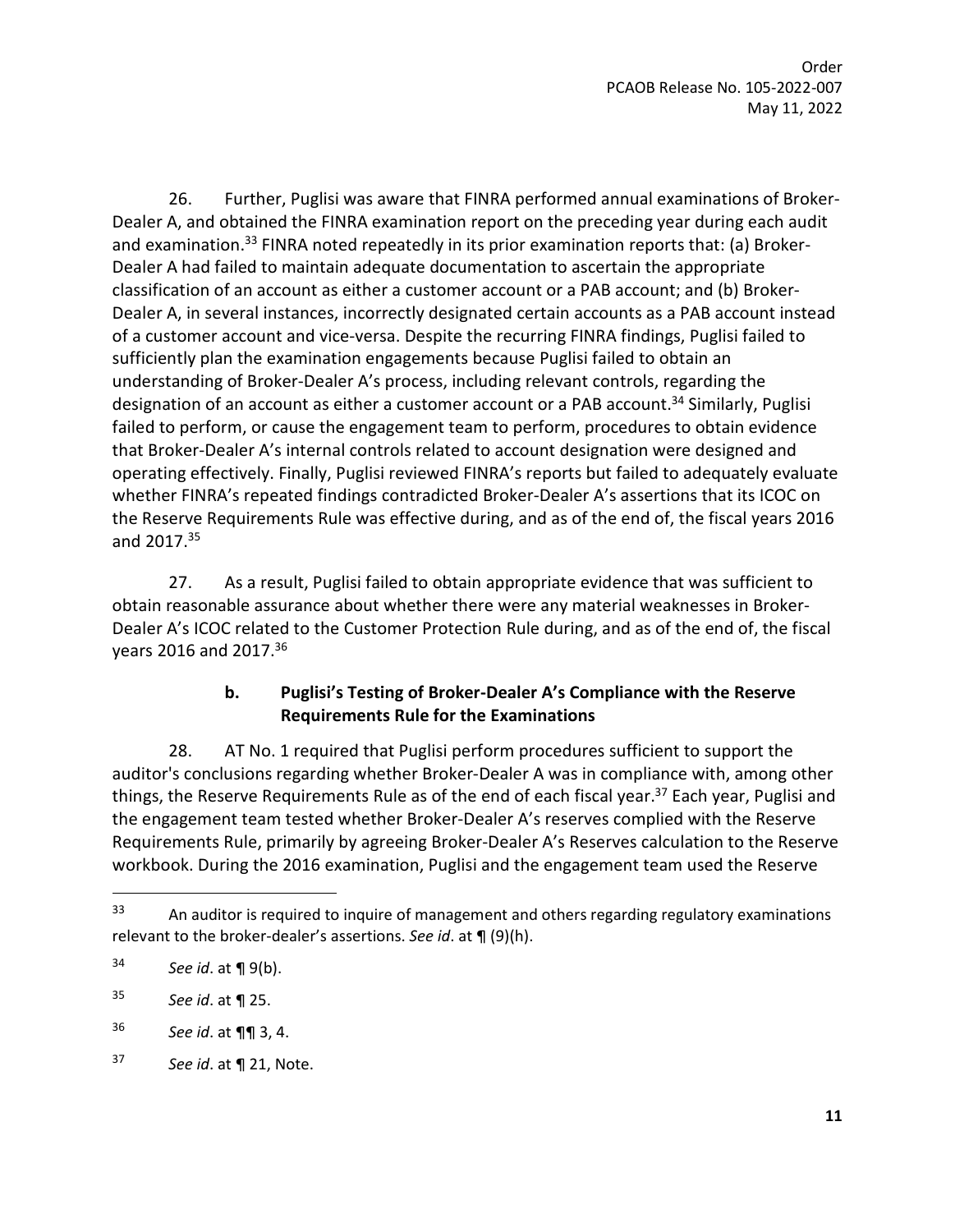workbook as audit evidence, but failed to: (a) test the IT controls over the system that generated the Reserve workbook; (b) test the design and operating effectiveness of controls related to the Reserve workbook; and (c) perform sufficient substantive examination procedures to otherwise test the completeness and accuracy of the Reserve workbook.<sup>38</sup>

29. Further, Puglisi failed to test sufficiently in 2016, or test at all in 2017, Broker-Dealer A's designation of whether accounts were appropriately classified as customer accounts or PAB accounts. Specifically, in 2016, Puglisi tested Broker-Dealer A's customer account or PAB account designation by selecting samples from the population of new accounts opened during the year and reviewing certain documents to ascertain whether Broker-Dealer A appropriately classified the account as either a customer account or a PAB account. By excluding existing accounts from the population subject to testing, Puglisi failed to address the risk of noncompliance for existing accounts in light of FINRA's repeated examination findings. In 2017, Puglisi failed to perform, or cause the engagement team to perform, any procedures to test Broker-Dealer A's customer account or PAB account designation for either existing accounts or new accounts.

30. Accordingly, Puglisi failed to obtain sufficient appropriate evidence to obtain reasonable assurance that Broker-Dealer A maintained compliance with the Reserve Requirements Rule as of the end of the 2016 and 2017 fiscal years.<sup>39</sup>

# **E. Puglisi Violated PCAOB Rules and Standards in the Firm's Audits of Broker-Dealer A's 2016 and 2017 Supporting Schedules**

<span id="page-11-0"></span>31. Rule 17a-5 required that Broker-Dealer A file certain supplemental information in supporting schedules accompanying its 2016 and 2017 financial statements,<sup>40</sup> and that those supporting schedules be audited by a PCAOB-registered firm.<sup>41</sup>

41 *See* Rule 17a-5(d)(1)(i)(A), (d)(1)(i)(C), (d)(2), (g).

<sup>&</sup>lt;sup>38</sup> Under AT No. 1, an auditor must test the completeness and accuracy of the information in the schedules (AT No. 1 ¶ 21(b)), and evaluate whether the amounts in the schedules were determined in accordance with the Reserve Requirements Rule (*id*. at ¶ 21(a)).

<sup>39</sup> *See* AT No. 1 at ¶¶ 3, 4, 27.

<sup>40</sup> *See supra* not[e 10](#page-5-0) and accompanying text. Supporting schedules include, from Part II or Part IIA of Form X-17A-5 (17 C.F.R. § 249.617): (i) a Computation of Net Capital Under Rule 15c3-1; (ii) a Computation for Determination of the Reserve Requirements under Exhibit A of Rule 15c3-3; and (iii) Information Relating to the Possession or Control Requirements Under Rule 15c3-3. *See* Rule 17a-5(d)(2)(ii).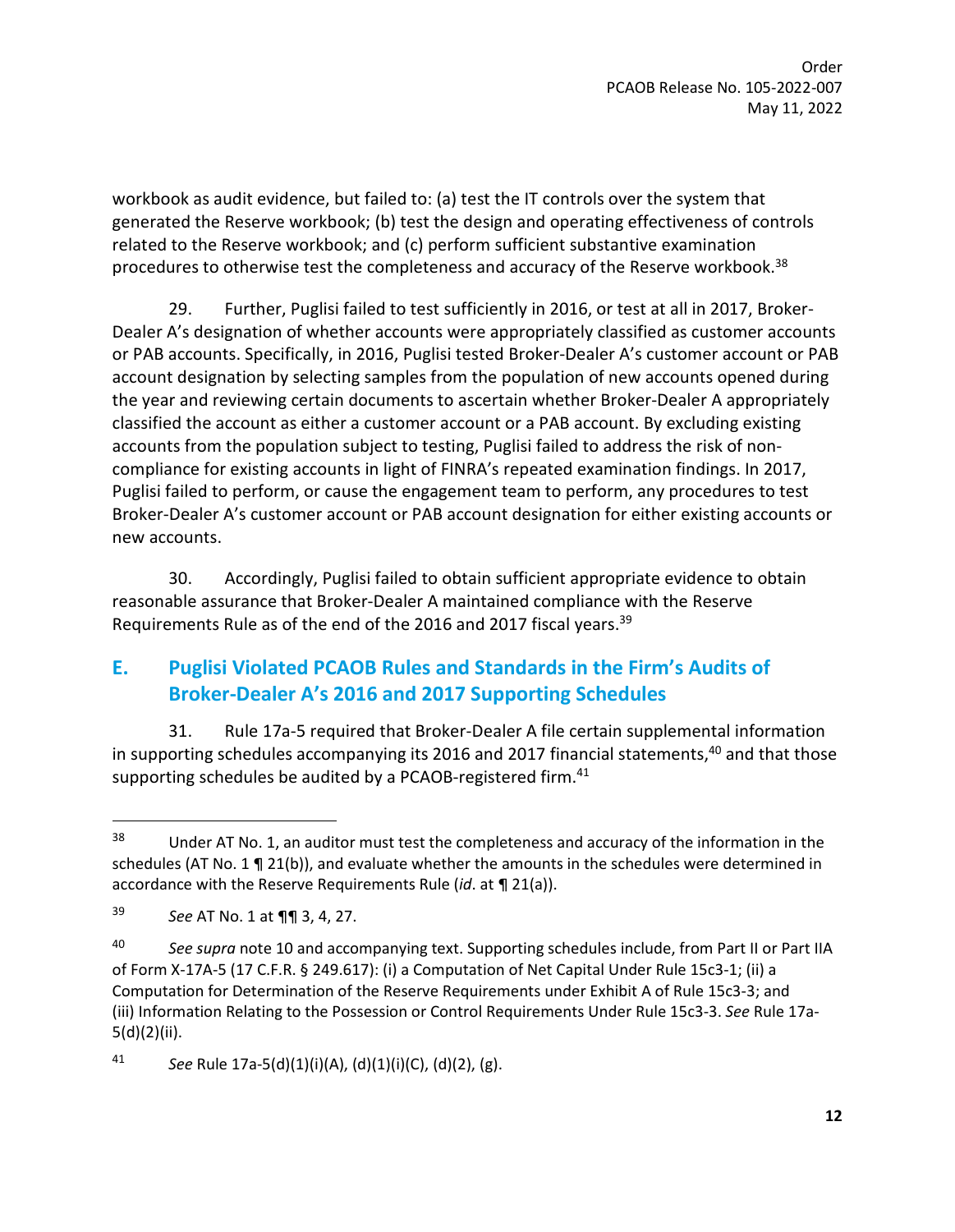32. In connection with the preparation or issuance of an audit report on such supplemental information, PCAOB rules require that a registered public accounting firm and its associated persons comply with all applicable auditing and related professional practice standards.<sup>42</sup> Among other things, PCAOB standards require an auditor to exercise due professional care and professional skepticism in performing the audit.<sup>43</sup>

33. PCAOB standards also require the auditor to perform audit procedures to obtain appropriate evidence that is sufficient to support the auditor's opinion about whether the supplemental information is fairly stated, in relation to the financial statements as a whole.<sup>44</sup> Among other things, the auditor should perform procedures to test the completeness and accuracy of the information presented in the supplemental information to the extent it was not tested as part of the audit of the financial statements, and evaluate whether the supplemental information complies with relevant regulatory requirements.<sup>45</sup> The standards also provide that, when an auditor uses information produced by a company as audit evidence, the auditor should evaluate whether the information was sufficient and appropriate for purposes of the audit by performing procedures to, among other things, test the accuracy and completeness of the information, or test the controls over the accuracy and completeness of that information.<sup>46</sup>

34. According to PCAOB standards, if an auditor is unable to obtain sufficient appropriate audit evidence to support an opinion on the supplemental information, the auditor should disclaim an opinion on the supplemental information.<sup>47</sup>

35. As described below, Puglisi failed to comply with PCAOB rules and standards in connection with the audit procedures performed on the supplemental information in supporting schedules accompanying Broker-Dealer A's 2016 and 2017 financial statements.

### **a. Puglisi's Testing of Broker-Dealer A's Supplemental Information**

36. Included in Broker-Dealer A's annual reports for 2016 and 2017 filed with the Commission were the Firm's audit reports for the Audits, dated February 27, 2017, and

44 *See* AS 2701.02, .03, *Auditing Supplemental Information Accompanying Audited Financial Statements*.

45 *See id*. at .04(e)-(f).

46 *See* AS 1105.10, *Audit Evidence*.

<sup>42</sup> *See* PCAOB Rule 3100; PCAOB Rule 3200, *Auditing Standards*.

<sup>43</sup> *See* AS 1015.01 and .07, *Due Professional Care in the Performance of Work*.

<sup>47</sup> *See* AS 2701.15.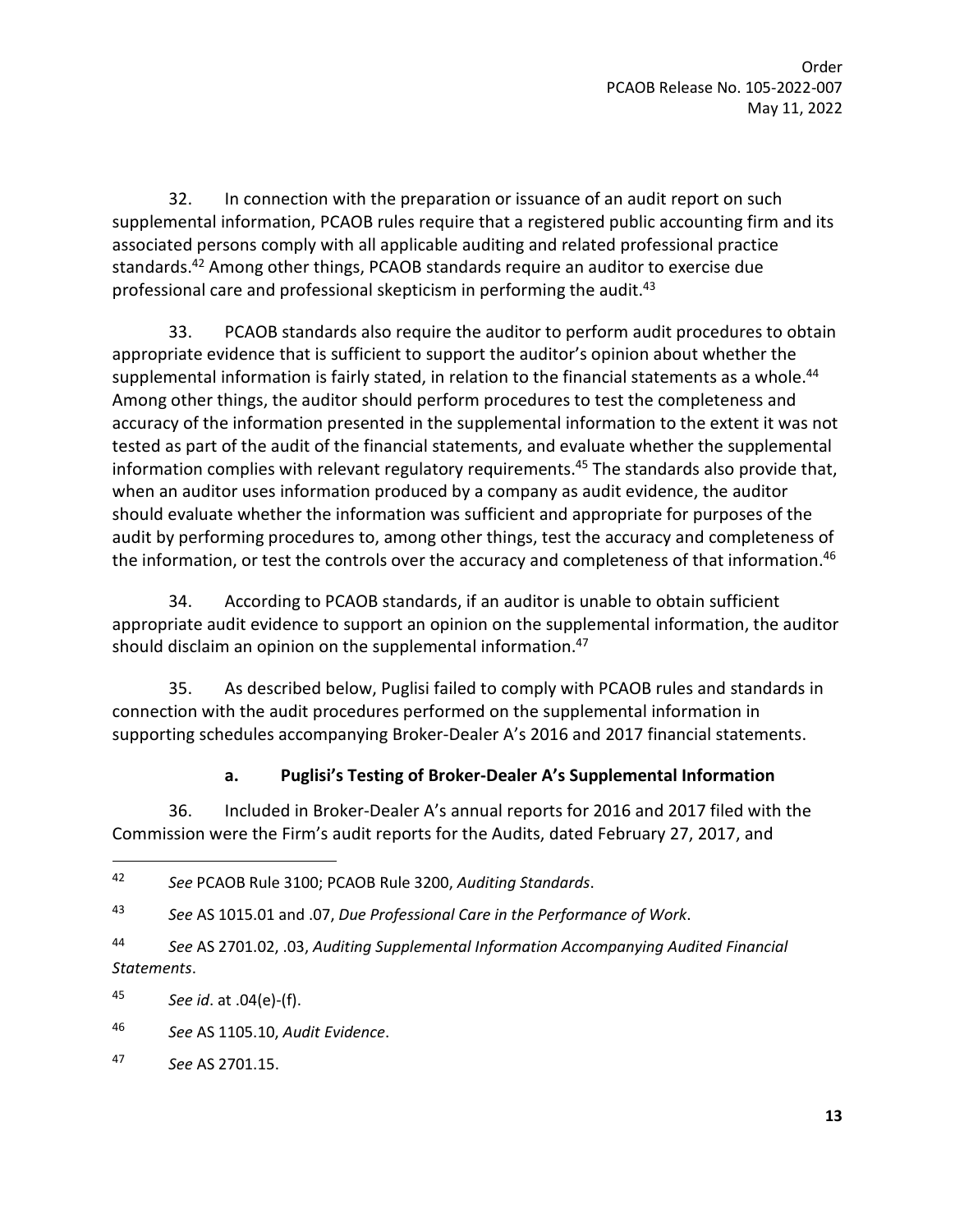February 28, 2018, respectively (collectively, the "Audit Reports"). Puglisi authorized the Firm's issuance of the Audit Reports, each of which expressed an unqualified opinion on Broker-Dealer A's related financial statements and supplemental information, and stated, among other things, that the Firm's Audits were conducted in accordance with PCAOB standards. Schniebolk and Cavallone, as the EQR reviewers for 2016 and 2017, respectively, provided concurring approval of the Firm's issuance of the Audit Reports.

37. The Audit Reports also stated that the supplemental information was subjected to audit procedures in connection with the Audits. In particular, the Firm represented that it had performed procedures to "test the completeness and accuracy of the information presented in the supplemental information."

38. For both 2016 and 2017, Broker-Dealer A's supplemental information included schedules reported on its compliance with the Reserve Requirements Rule.<sup>48</sup> In these supporting schedules, Broker-Dealer A reported, for each fiscal year end, that it maintained cash segregated in a Customer Reserve Bank Account and a PAB Reserve Bank Account in excess of the amounts required by the Reserve Requirements Rule. Broker-Dealer A's supplemental information also included the possession or control supplemental information,<sup>49</sup> which represented that, as of the report date, all customers' fully paid securities and excess margin securities were in Broker-Dealer A's possession or held in a Good Control Location in compliance with the Possession or Control Requirements.

39. Puglisi, however, failed to perform, or cause the engagement team to perform, sufficient procedures to test the completeness and accuracy of the information presented in the possession or control supplemental information for FYE December 31, 2016, and whether that information, including its form and content, complied with Rule 15c3-3.<sup>50</sup>

40. In addition, as of the FYE December 31, 2016 and FYE December 31, 2017, Broker-Dealer A held customer securities in, among other locations, a U.S. bank, a foreign custodian bank, and its foreign broker-dealer affiliate, which Broker-Dealer A claimed were

<sup>48</sup> *See supra* not[e 40.](#page-11-0) Specifically, Broker-Dealer A included supplemental information for the "Computation for Determination of Reserve Requirements" and "Computation for Determination of PAB Reserve Requirements."

<sup>49</sup> *See id.* Specifically, Broker-Dealer A included supplemental information "Relating to Possession or Control Requirements Pursuant to Rule 15c3-3 of the Securities and Exchange Commission."

<sup>50</sup> *See* AS 2701.04(e)-(f).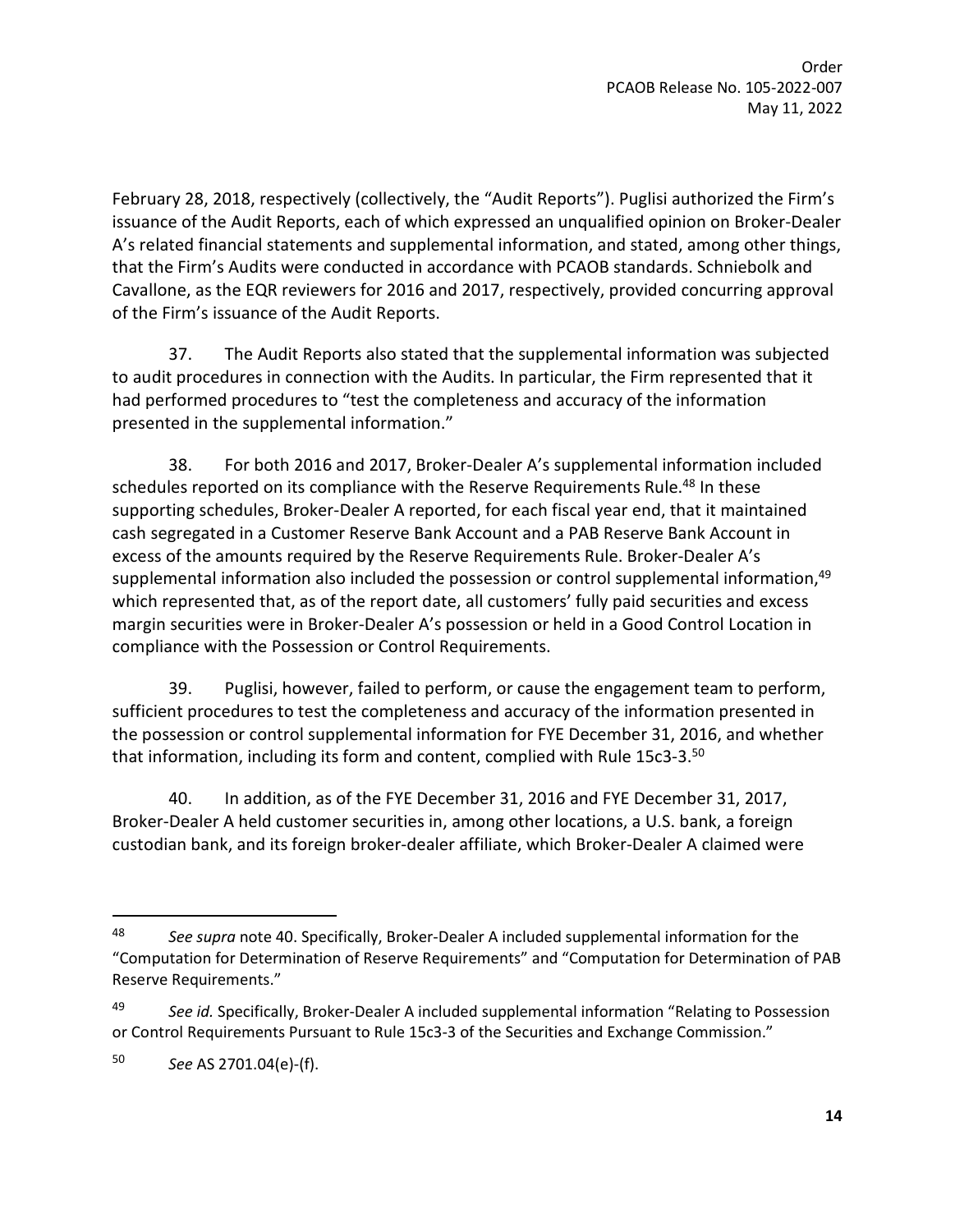Good Control Locations under Rule  $15c3-3(c)$ .<sup>51</sup> Notwithstanding that the amounts at these locations exceeded the Firm's materiality for the Audits,<sup>52</sup> Puglisi failed to perform, or cause the engagement team to perform, any procedures as part of auditing Broker-Dealer A's supplemental information to obtain audit evidence that these three locations were indeed Good Control Locations.

41. Further, Puglisi coordinated the audits of Broker-Dealer A's supplemental information with the testing of Broker-Dealer A's compliance with the Reserve Requirements Rule by relying on the procedures performed during the Examinations for the Audits.<sup>53</sup> Thus, the same failures by Puglisi to test Broker-Dealer A's compliance with the Reserve Requirements Rule discussed above also constituted a failure to perform sufficient procedures to test the supplemental information related to the Reserves for the end of the 2016 and 2017 fiscal years. Specifically, Puglisi failed to perform, or cause the engagement team to perform, sufficient audit procedures to test the completeness and accuracy of the Reserve workbook used by Broker-Dealer A to compute its Reserves during the 2016 examination,<sup>54</sup> and failed to test sufficiently in 2016, or test at all in 2017, Broker-Dealer A's designation of whether an account was appropriately classified as a customer account or a PAB account.

42. Consequently, Puglisi violated PCAOB standards in the Audits by failing to obtain sufficient appropriate audit evidence to support an opinion as to whether the supplemental information in Broker-Dealer A's 2016 and 2017 supporting schedules was fairly stated, in all material respects, in relation to the financial statements as a whole.<sup>55</sup>

54 *Id*. at .04(e)-(f).

55 *See id*. at .02.

<sup>51</sup> *See* Rule 15c3-3(c)(4) and (c)(5); *see also* U.S. Securities and Exchange Commission, *Guidelines for Control Locations for Foreign Securities Pursuant to Subparagraphs (c)(4) and (c)(7) of Rule 15c3-3 Under the Securities Exchange Act of 1934*, Exchange Act Release 34-10429 (Oct. 12, 1973), *available at* [https://www.sec.gov/rules/interp/1973/34-10429.pdf.](https://www.sec.gov/rules/interp/1973/34-10429.pdf)

<sup>&</sup>lt;sup>52</sup> Puglisi and the engagement team established materiality for the Audits at \$1,700,000 in 2016 and \$400,000 in 2017.

<sup>53</sup> According to PCAOB standards, "[t]he auditor should take into account relevant evidence from . . . the attestation engagement[] . . . in planning and performing audit procedures related to the supplemental information and in evaluating the results of the audit procedures to form the opinion on the supplemental information." AS 2701.03(c), Note.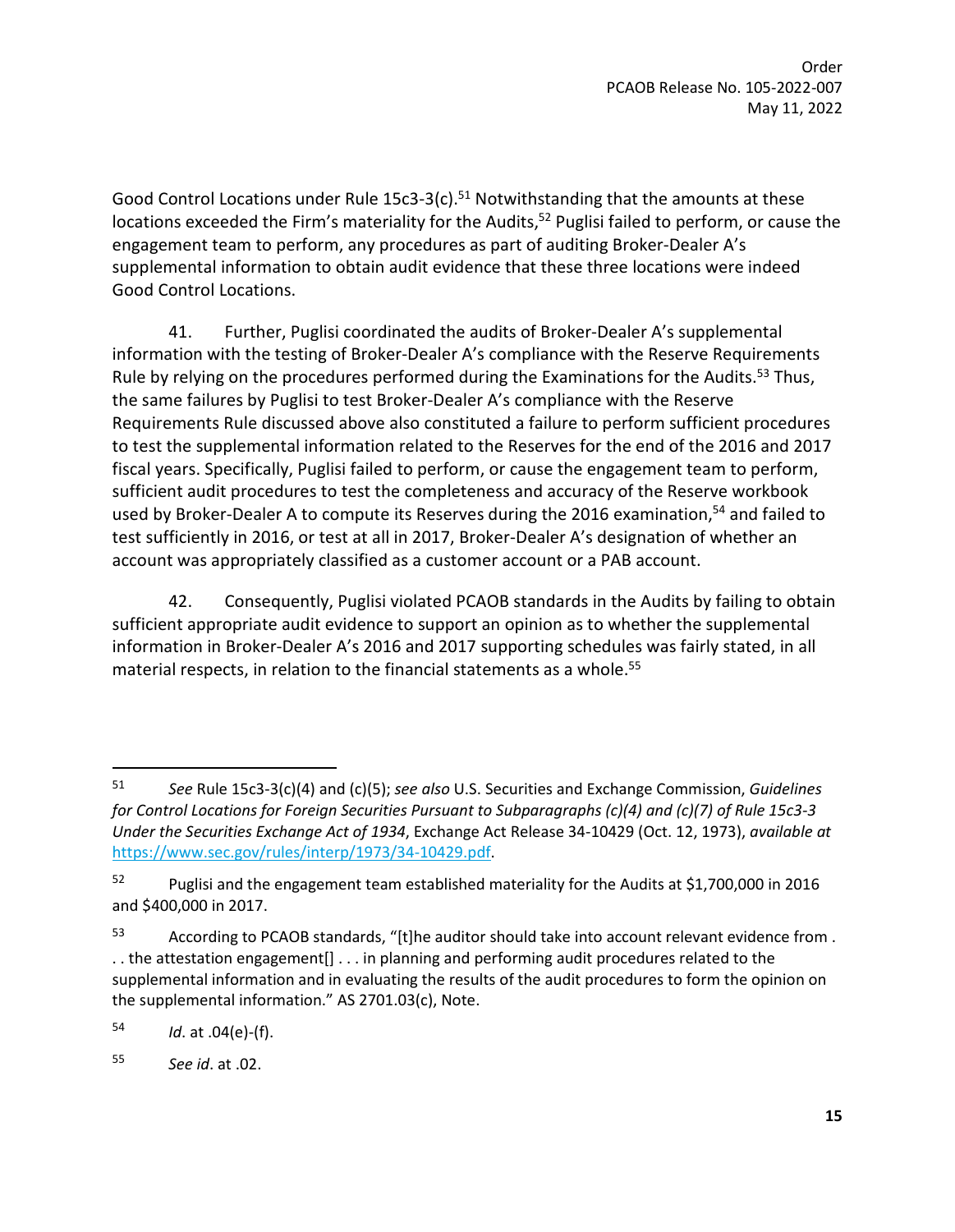# **F. Schniebolk and Cavallone Violated PCAOB Rules and Standards in Connection with the Engagement Quality Reviews for the Examinations and Audits**

43. PCAOB Rules provide that associated persons of registered public accounting firms shall comply with all applicable auditing and related professional practice standards.<sup>56</sup>

44. AS 1220 requires that an engagement quality review be performed on all audits and certain attestation engagements conducted pursuant to PCAOB standards, like the Audits and Examinations.<sup>57</sup> AS 1220 also provides that the engagement quality reviewer for an engagement performed pursuant to PCAOB auditing or attestation standards should evaluate the significant judgments made by the engagement team and the related conclusions reached in forming the overall conclusion on the engagement.<sup>58</sup> In both audit engagements and attestation engagements performed pursuant to AT No. 1, a firm may grant permission to a client to use the firm's audit or attestation report only after an engagement quality reviewer provides concurring approval of issuance of the report.<sup>59</sup>

45. Moreover, under AS 1220, the engagement quality reviewer may provide concurring approval of issuance of an audit or attestation report only if, after performing with due professional care the review required by AS 1220, he or she is not aware of a significant engagement deficiency.<sup>60</sup> AS 1220 states that a significant engagement deficiency in an audit exists when, among other things, the engagement team failed to obtain sufficient appropriate evidence.<sup>61</sup> Similarly, a significant engagement deficiency in an attestation engagement exists when, among other things, "the engagement team failed to perform attestation procedures necessary in the circumstances of the engagement."<sup>62</sup>

46. In connection with the Examinations, Schniebolk and Cavallone failed to properly evaluate the conclusions reached by the engagement team with respect to significant areas of

<sup>56</sup> *See* PCAOB Rule 3100; PCAOB Rule 3200.

<sup>57</sup> *See* AS 1220.01.

<sup>58</sup> *See id.* at .10, .18A.

<sup>59</sup> *See id.* at .13, .18C.

<sup>60</sup> *See id.* at .12, .18B.

<sup>61</sup> *Id.* at .12, Note.

<sup>62</sup> *Id.* at .18B, Note.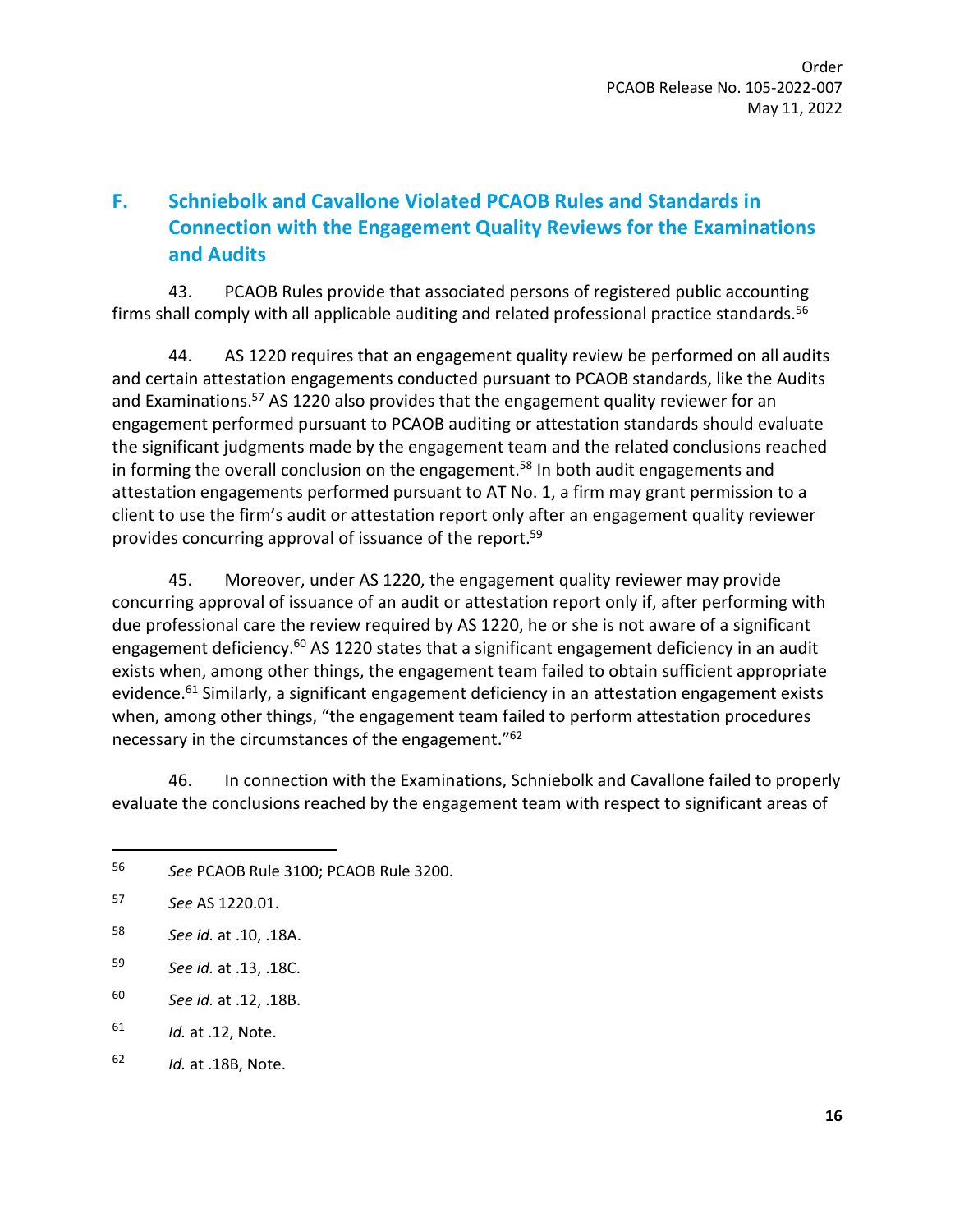the Examinations, including the testing of Broker-Dealer A's ICOC and the testing of Broker-Dealer A's compliance with the Reserve Requirements Rule as of fiscal year end. Specifically, they failed to properly evaluate the failure of Puglisi and the engagement team to obtain an understanding of Broker-Dealer A's key controls to ensure compliance with the Customer Protection Rule and test whether those controls were designed and operating effectively.

47. During the 2016 audit and examination, Schniebolk failed to document his review of any of the work papers related to Puglisi's evaluation of Broker-Dealer A's ICOC or audit of Broker-Dealer A's financial statements and supplemental information. Schniebolk was aware that the engagement team had identified "compliance with the determination of reserve requirements and the information for possession or control requirements" as a significant risk to the client, but failed to document his review of any work papers reflecting the engagement team's responses to this significant risk, and failed to identify that Puglisi had not performed attestation procedures necessary in the circumstances of the engagement. As a result, Schniebolk failed to properly evaluate the significant judgments made by the engagement team and the conclusions reached in these areas prior to providing his concurring approval for the Firm to issue its reports on the 2016 audit and the 2016 examination. $^{63}$ 

48. Cavallone, the EQR reviewer for the 2017 audit and the 2017 examination, also failed to properly evaluate the conclusions reached by Puglisi and the engagement team and failed to perform his engagement quality review with due professional care. Unlike Schniebolk, Cavallone documented that he reviewed the key work papers in each of the areas identified above where Puglisi violated PCAOB standards. However, Cavallone failed to perform his review with due professional care and professional skepticism, as he failed to identify that Puglisi and the engagement team had failed to perform attestation procedures necessary in the circumstances of the engagements and had reached conclusions unsupported by the procedures performed. Furthermore, although Cavallone was aware of FINRA's findings related to Broker-Dealer A's improper account designations, he failed to evaluate Puglisi's determination, a significant judgment, not to perform procedures to test those account designations.<sup>64</sup> Nevertheless, Cavallone provided his concurring approval for the Firm to issue its reports on the 2017 audit and the 2017 examination.

49. Accordingly, both Schniebolk and Cavallone failed to perform their engagement quality reviews with due professional care, in violation of AS 1220.

<sup>63</sup> *See id*. at .10, .18A.

<sup>64</sup> *See id*. at .18B, Note.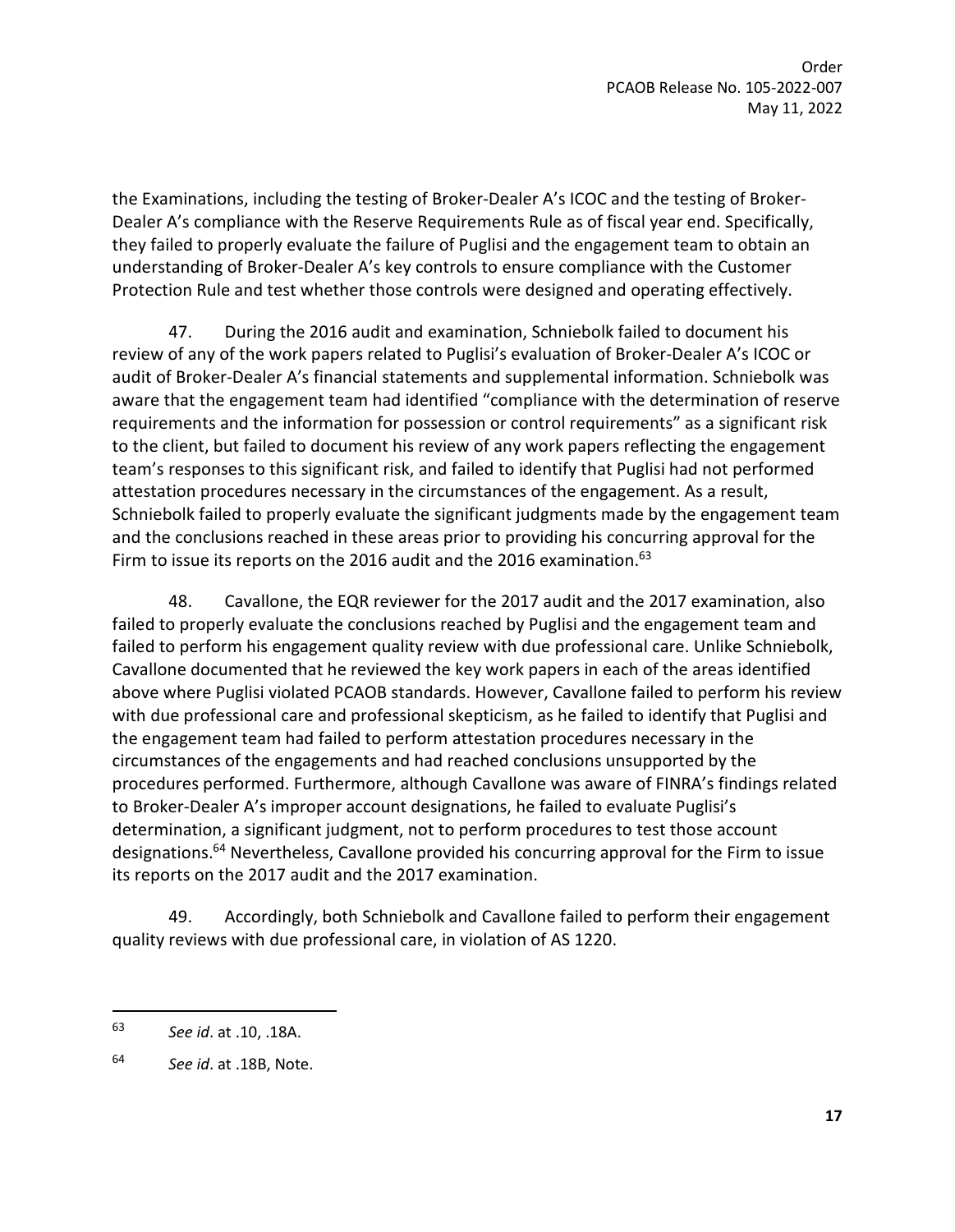## **G. Citrin Violated PCAOB Rules and Quality Control Standards**

50. PCAOB rules require that a registered public accounting firm and its associated persons comply with the Board's quality control standards.<sup>65</sup> These standards require that a registered firm have a system of quality control for its accounting and auditing practice.<sup>66</sup> PCAOB quality control standards provide that a registered firm should establish policies and procedures "to provide the firm with reasonable assurance that the work performed by engagement personnel meets applicable professional standards, regulatory requirements, and the firm's standards of quality."<sup>67</sup> Such policies should "encompass all phases of the design and execution of the engagement."<sup>68</sup>

51. PCAOB quality control standards further provide that firms should establish policies and procedures to provide the firm with reasonable assurance that work is assigned to personnel having the degree of technical training and proficiency required in the circumstances.<sup>69</sup>

52. Citrin had a limited number of carrying broker-dealer clients. At the time of the 2016 Broker-Dealer A engagement, only two of Citrin's 35 broker-dealer clients were carrying broker-dealers requiring an examination under AT No. 1. Puglisi was the engagement partner for both of those clients, along with nine other non-carrying broker-dealers.

53. Citrin was also aware that the PCAOB's Division of Registration and Inspections had performed an inspection of the Firm's 2016 audit and 2016 examination of Broker-Dealer A, and that PCAOB inspectors had identified numerous deficiencies in the work performed by Puglisi, including that:

> Puglisi had failed to obtain appropriate evidence that was sufficient to obtain reasonable assurance about whether material weaknesses existed during 2016, and at December 31, 2016, as required by AT No. 1.

67 *Id*. at .17.

<sup>65</sup> *See* PCAOB Rule 3100; Rule 3400T, *Interim Quality Control Standards*.

<sup>66</sup> *See* Quality Control Standard 20, *System of Quality Control for a CPA Firm's Accounting and Auditing Practice* ("QC § 20"), .01.

<sup>68</sup> *Id*. at .18.

<sup>69</sup> *See id*. at .13.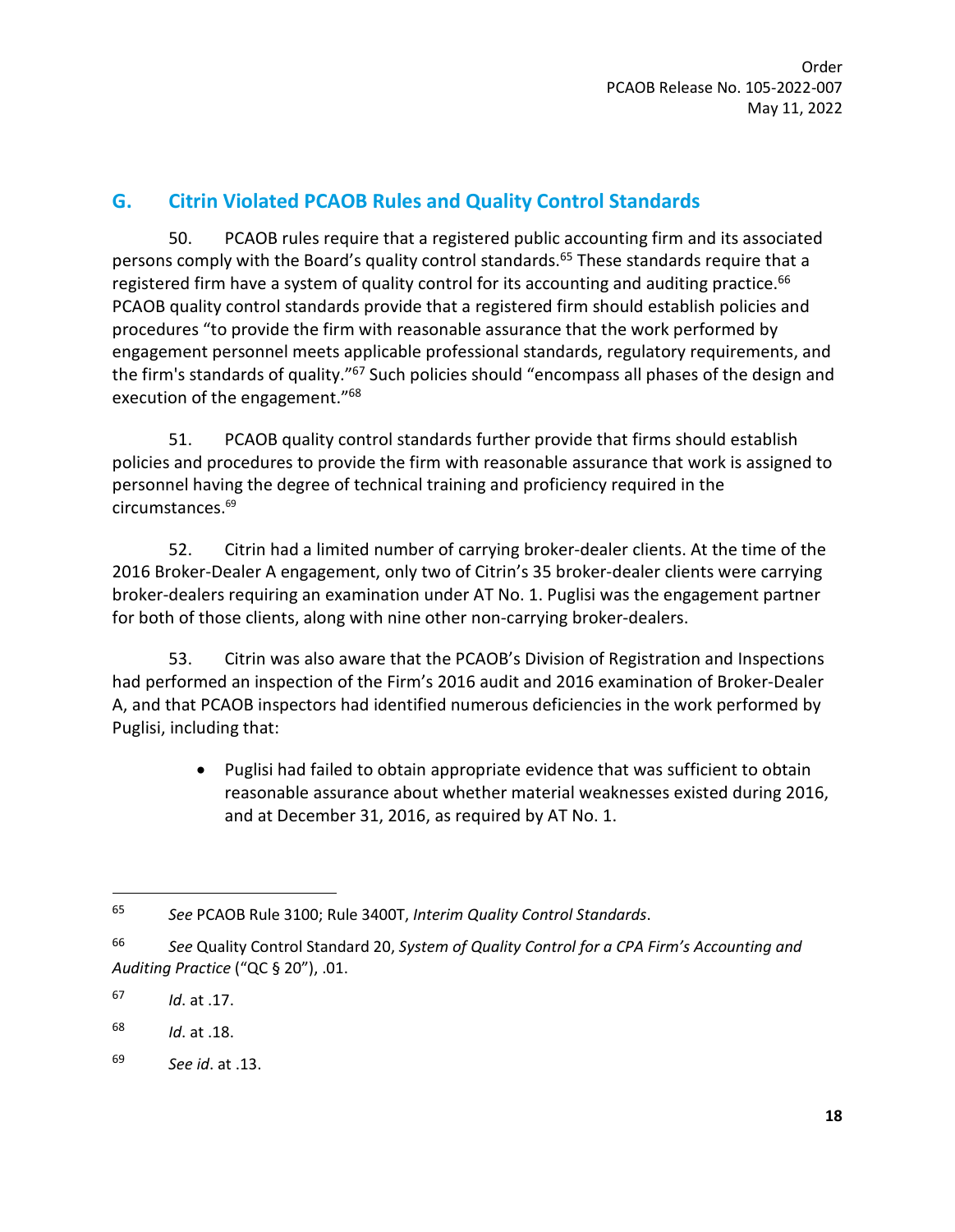- Puglisi had failed to perform sufficient procedures to test controls that were important to determine whether Broker-Dealer A had maintained ICOC with respect to the Reserve Requirements Rule and the Possession and Control Requirements.
- Puglisi had failed to perform procedures sufficient to test the completeness and accuracy of the supplemental information related to the Customer Protection Rule.

54. Notwithstanding the deficiencies identified with respect to the 2016 audit and the 2016 examination, as discussed above, the Firm again assigned Puglisi, who had limited experience with carrying broker-dealers, to serve as the engagement partner for the 2017 engagement. The Firm did so without providing Puglisi with any additional support or resources, as the senior staff on the engagement did not change between 2016 and 2017. The Firm also assigned a new EQR reviewer, Cavallone, to perform the EQR on the 2017 engagement.

55. Puglisi again failed to obtain sufficient appropriate evidence to obtain reasonable assurance that Broker-Dealer A's ICOC related to the Customer Protection Rule were effective during, and as of the end of 2017, and that Broker-Dealer A had maintained compliance with the Reserve Requirements Rule as of the end of 2017. These repeated failures indicated that Citrin's system of quality control failed to provide it with reasonable assurance that the work performed by its engagement personnel met applicable professional standards, regulatory requirements, and the Firm's standards of quality.

56. In addition to failing to provide Puglisi with sufficient support and resources, the Firm's system of quality control failed to ensure that work was assigned to personnel having the degree of technical training and proficiency required in the circumstances.<sup>70</sup> Specifically, during both 2016 and 2017, the Firm failed to perform evaluations of Puglisi's performance required by its quality control system and failed to adequately consider whether Puglisi possessed the degree of technical training and proficiency required to continue as the engagement partner for Broker-Dealer A.

57. Accordingly, Citrin violated PCAOB quality control standards in connection with the 2017 audit and examination.

<sup>70</sup> *See id*.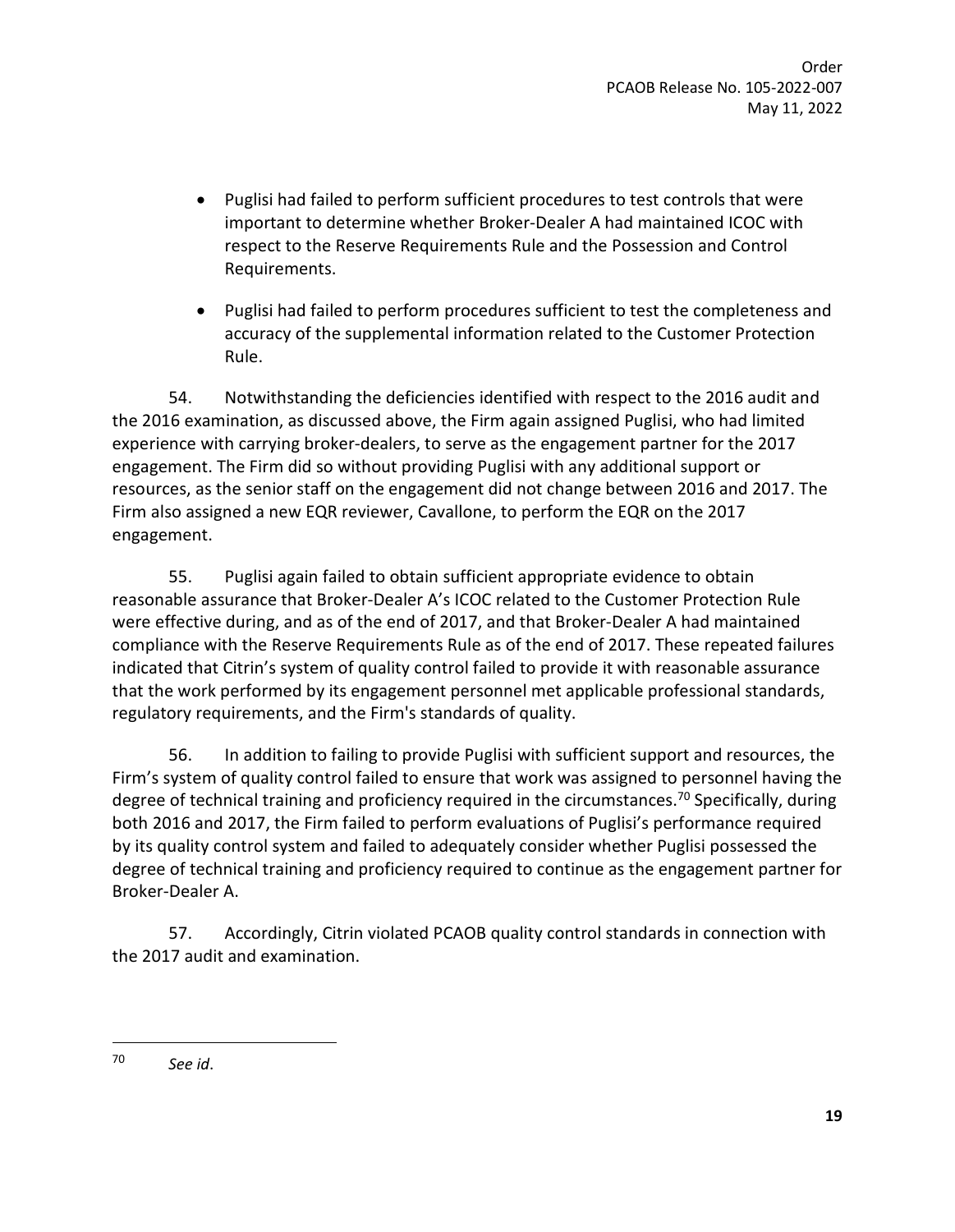IV.

In view of the foregoing, and to protect the interests of investors and further the public interest in the preparation of informative, accurate, and independent audit reports, the Board determines it appropriate to impose the sanctions agreed to in Respondents' Offers.

Accordingly, it is hereby ORDERED that:

- A. Pursuant to Section 105(c)(4)(E) of the Act and PCAOB Rule 5300(a)(5), Citrin Cooperman & Company, LLP, Mark Schniebolk, and John Cavallone are hereby censured;
- B. Pursuant to Section 105(c)(4)(B) of the Act and PCAOB Rule 5300(a)(2), Joseph Puglisi is suspended, for one year from the date of this Order, from being an associated person of a registered public accounting firm, as that term is defined in Section 2(a)(9) of the Act;<sup>71</sup>
- C. Pursuant to Section 105(c)(4)(C) of the Act and PCAOB Rule 5300(a)(3), for one year following the suspension ordered in paragraph IV.B, Puglisi's role in any audit or attestation engagement shall be restricted as follows: Puglisi shall not serve, or supervise the work of another person serving, as either an "engagement partner" (as used in AS 1201), "engagement quality reviewer" (as used in AS 1220), or any role that is equivalent to engagement partner or engagement quality reviewer, but differently denominated (such as "concurring partner" or "concurring reviewer"), for clients that are brokers or dealers that are required to file a compliance report under Securities Exchange Act of 1934 Rule 17a-5, 17 C.F.R. § 240.17a-5, of the U.S. Securities and Exchange Commission and that carry customer or broker or dealer accounts and receive or hold funds or securities for those persons;
- D. Pursuant to Section 105(c)(4)(C) of the Act and PCAOB Rule 5300(a)(3), for a period of one year from the date of this Order, Schniebolk's and Cavallone's

<sup>&</sup>lt;sup>71</sup> As a consequence of the suspension, the provisions of Section 105(c)(7)(B) of the Act will apply with respect to Joseph Puglisi, CPA. Section 105(c)(7)(B) provides: "It shall be unlawful for any person that is suspended or barred from being associated with a registered public accounting firm under this subsection willfully to become or remain associated with any issuer, broker, or dealer in an accountancy or a financial management capacity, and for any issuer, broker, or dealer that knew, or in the exercise of reasonable care should have known, of such suspension or bar, to permit such an association, without the consent of the Board or the Commission."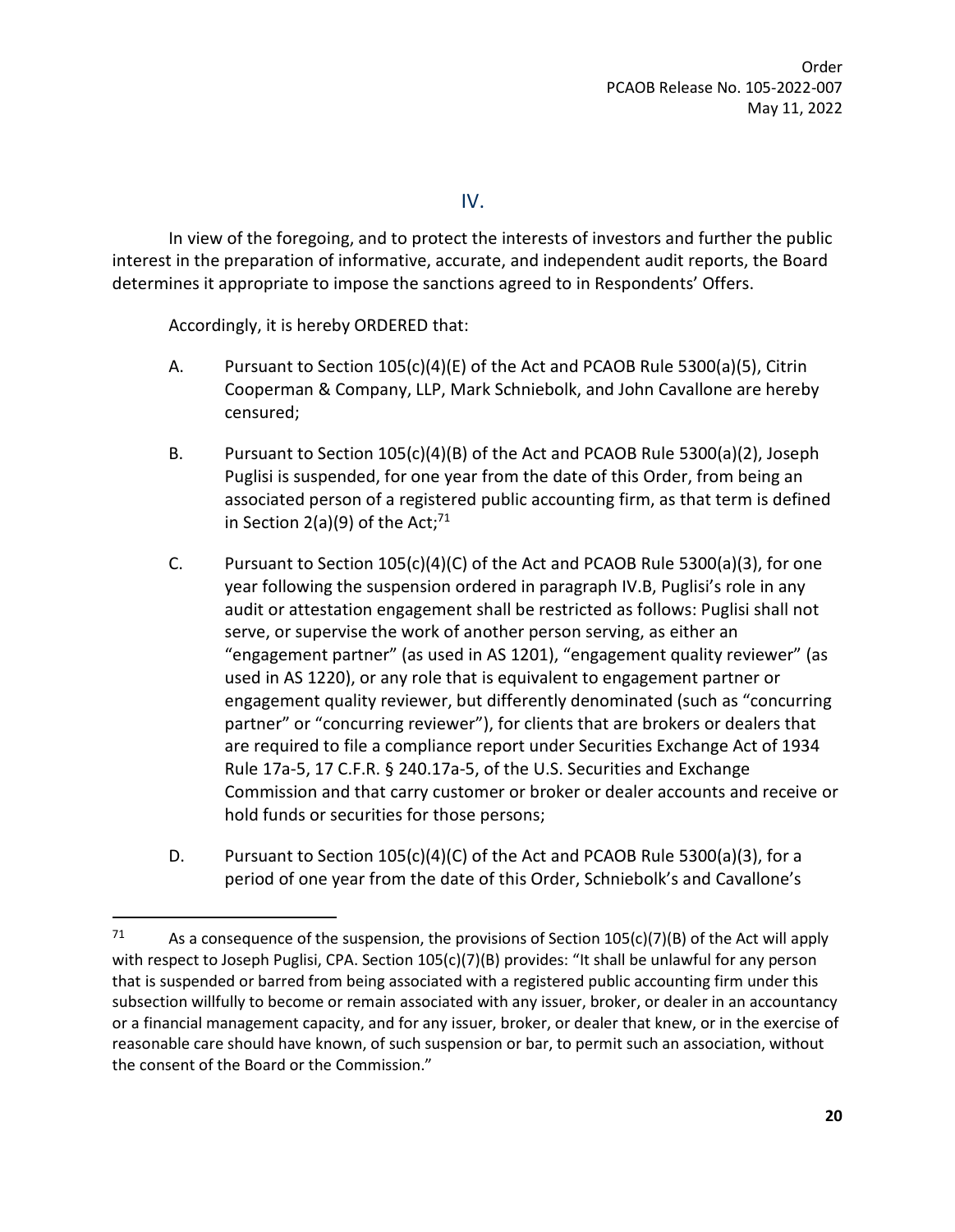roles in any "audit," as that term is defined in Section 110(1) of the Act and PCAOB Rule 1001(a)(v), shall be restricted as follows: Schniebolk and Cavallone shall not (1) serve, or supervise the work of another person serving, as an "engagement quality reviewer," as that term is used in AS 1220; or (2) serve, or supervise the work of another person serving, in any role that is equivalent to engagement quality reviewer, but differently denominated (such as "concurring partner");

- E. Pursuant to Section 105(c)(4)(D) of the Act and PCAOB Rule 5300(a)(4), the Board imposes the following civil money penalties:
	- 1. Citrin Cooperman & Company, LLP, \$200,000;
	- 2. Joseph Puglisi, \$25,000;
	- 3. Mark Schniebolk, \$15,000; and
	- 4. John Cavallone, \$15,000.

All funds collected by the Board as a result of the assessment of these civil money penalties will be used in accordance with Section 109(c)(2) of the Act. Respondents shall pay this civil money penalty within ten days of the issuance of this Order by (1) wire transfer in accordance with instructions furnished by Board staff; or (2) United States Postal Service money order, bank money order, certified check, or bank cashier's check (a) made payable to the Public Company Accounting Oversight Board, (b) delivered to the Office of Finance, Public Company Accounting Oversight Board, 1666 K Street, N.W., Washington D.C. 20006, and (c) submitted under a cover letter, which identifies the firm or the person as a respondent in these proceedings, sets forth the title and PCAOB release number of these proceedings, and states that payment is made pursuant to this Order, a copy of which cover letter and money order or check shall be sent to Office of the Secretary, Attention: Phoebe W. Brown, Secretary, Public Company Accounting Oversight Board, 1666 K Street, N.W., Washington, D.C. 20006;

F. Pursuant to Section 105(c)(4)(F) of the Act and PCAOB Rule 5300(a)(6), Puglisi, Schniebolk, and Cavallone, are required to complete, within one year from the date of this Order, 20 additional hours of continuing professional education ("CPE") in subjects that are related to audits and examinations of broker-dealers under PCAOB auditing and attestation standards (such hours shall be in addition